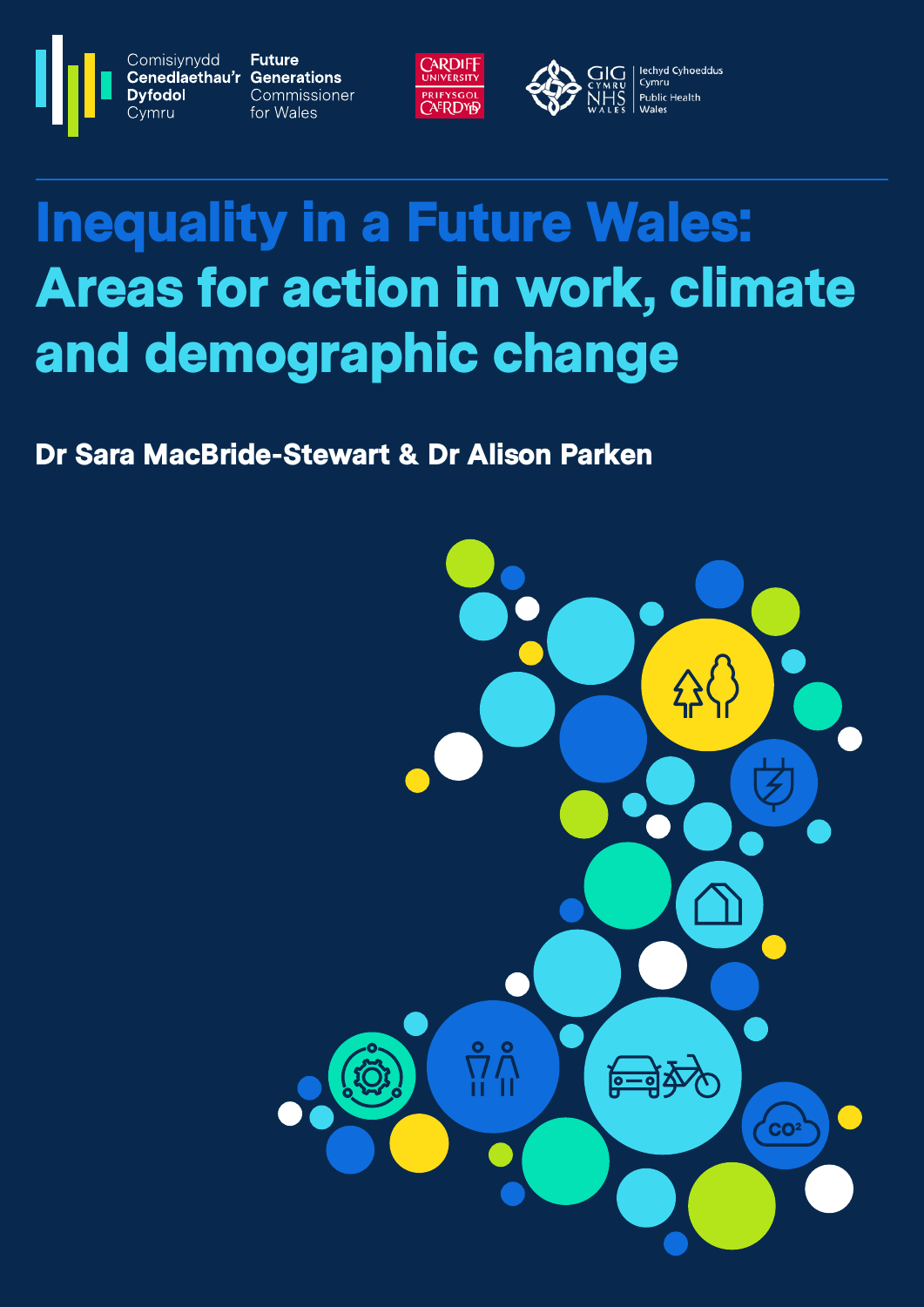**The COVID-19 pandemic has highlighted new challenges for the people of Wales. It has affected the health and well-being of individuals and communities and impacted on wider areas such as how we work and the availability of jobs. These impacts however have not been felt equally. Those who were already living in poor health, poverty or in marginalised communities have been the hardest hit. It has highlighted the inequalities we knew existed in our society long before the pandemic arose – and these have been further compounded as a result of both the direct and indirect harms from the pandemic.** 

**Our hope now is to harness this heightened awareness to tackle these problems with new energy. We also need to ensure that we take steps to anticipate future shocks and how they may affect different groups**

**That is why the Future Generations Commissioner for Wales and Public Health Wales have joined forces to look at what challenges and opportunities the future may hold for creating a more equal Wales. We have jointly commissioned this report to analyse the impact of three future trends – changes to how we work, climate change and demographic change. The report looks at how the effects may be different for different parts of the population and considers how current and future policies in these areas could tackle inequality.**

**The pandemic exposed some of us to new ways of working, such as home and more agile working. Continued advancement in technology and robotics may further change how we work, and as we look to a 'green recovery' beyond the pandemic, the type of work we do is ripe for change.** 

**With the United Nation's Climate Change Conference (COP26) in the UK this year, it is important to focus on how climate change - and our efforts to mitigate against it – affects people in an unequal way. The recent flooding in Wales has shown once again that it is often the poorest communities that are hardest hit by the effects of climate change and the ones least able to make the adaptations needed to cope with these effects. As we address the climate emergency, it is important we remember that the well-being of people and planet go hand in hand.** 

**Lastly, in future we expect to see a greater number of older people living in Wales. People living longer and in better health is something to be celebrated and allows us all to benefit from the value this brings society. But we**  **need to better understand what this change to Wales' demographics could mean for the future of education, work, and health and care services. We will need to adapt and respond in a way that is fair to older, younger and future generations alike.** 

**We must make sure that possible futures are considered as we work to tackle inequality in Wales and the Well-being of Future Generations Act provides us with a compass to travel through and beyond the current pandemic to create a healthier and more sustainable Wales than the Wales of today. We must seize opportunities to fast track new ways of working which could take us towards a more equal Wales, avoid taking decisions which could inadvertently exacerbate inequality and be prepared to take action now to mitigate future trends which could make things worse. We hope this report will be form an important part of the debate on how we do this together.** 





Sophie Howe **Future Generations Commissioner for Wales**



Dr Tracey Cooper **Chief Executive of Public Health Wales** 



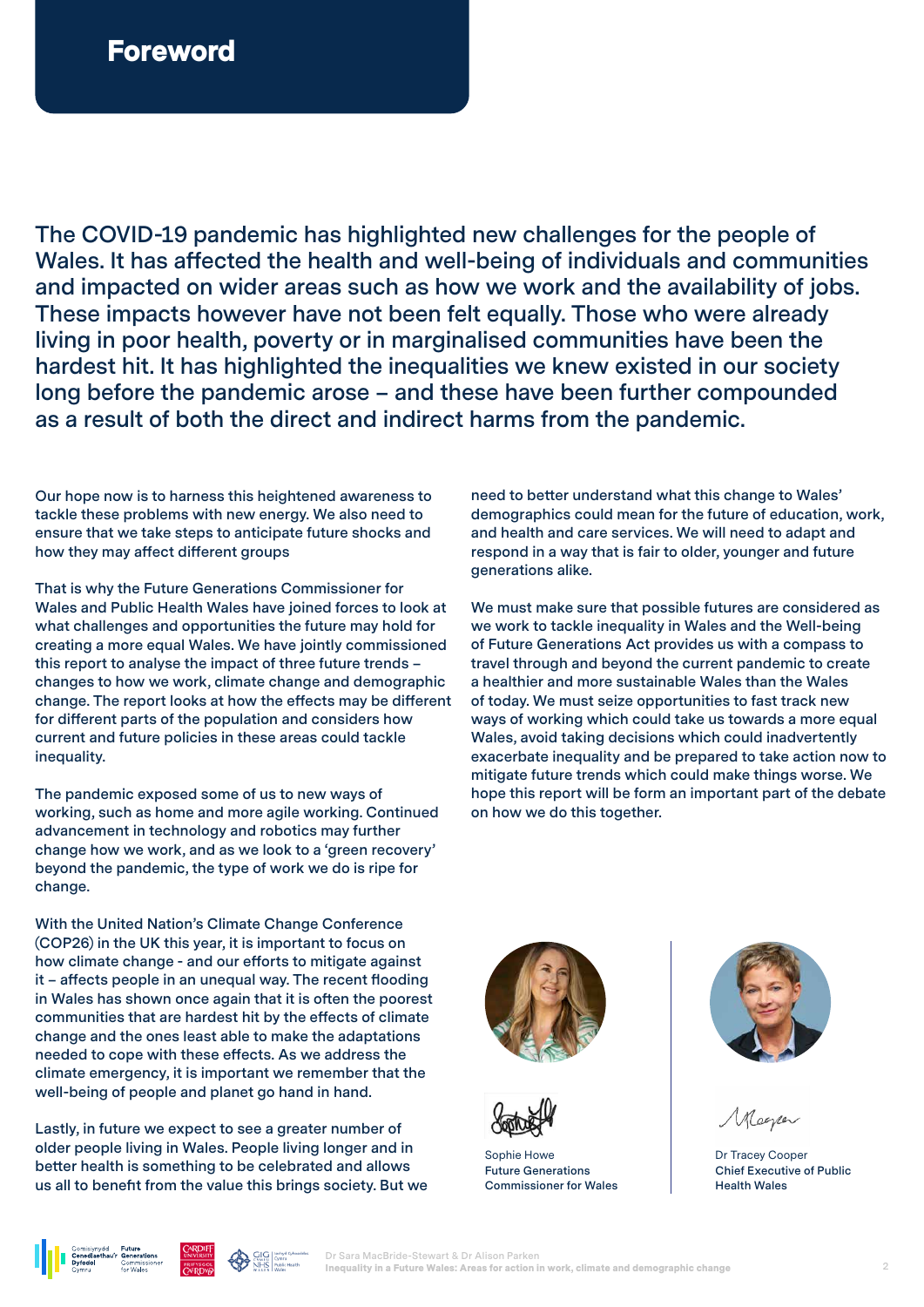### Table of Contents

| <b>Foreword</b>                                                            | $\overline{2}$ |
|----------------------------------------------------------------------------|----------------|
| <b>Executive Summary</b>                                                   | 4              |
| <b>Introduction</b>                                                        | 6              |
| <b>The Future of Work</b>                                                  | 8              |
| <b>Figure 1: The Future of Work</b>                                        | 11             |
| <b>Areas for Action</b>                                                    | 13             |
| <b>Climate Change</b>                                                      | 14             |
| <b>Figure 2. Climate Change</b>                                            | 16             |
| <b>Areas for Action</b>                                                    | 24             |
| <b>Demographic Change</b>                                                  | 25             |
| <b>Figure 3: Demographic Change</b>                                        | 27             |
| <b>Areas for Action</b>                                                    | 28             |
| Long-term Proactive Policy Making: Well-Being, Equality and Human Rights   | 29             |
| The Integrated Equalities and Human Rights Mainstreaming Model             | 29             |
| <b>Just Transitions Model</b>                                              | 30             |
| <b>Areas for action</b>                                                    | 30             |
| <b>Appendix 1 Discussion Group participants and individual discussions</b> | 32             |
| <b>References</b>                                                          | 33             |



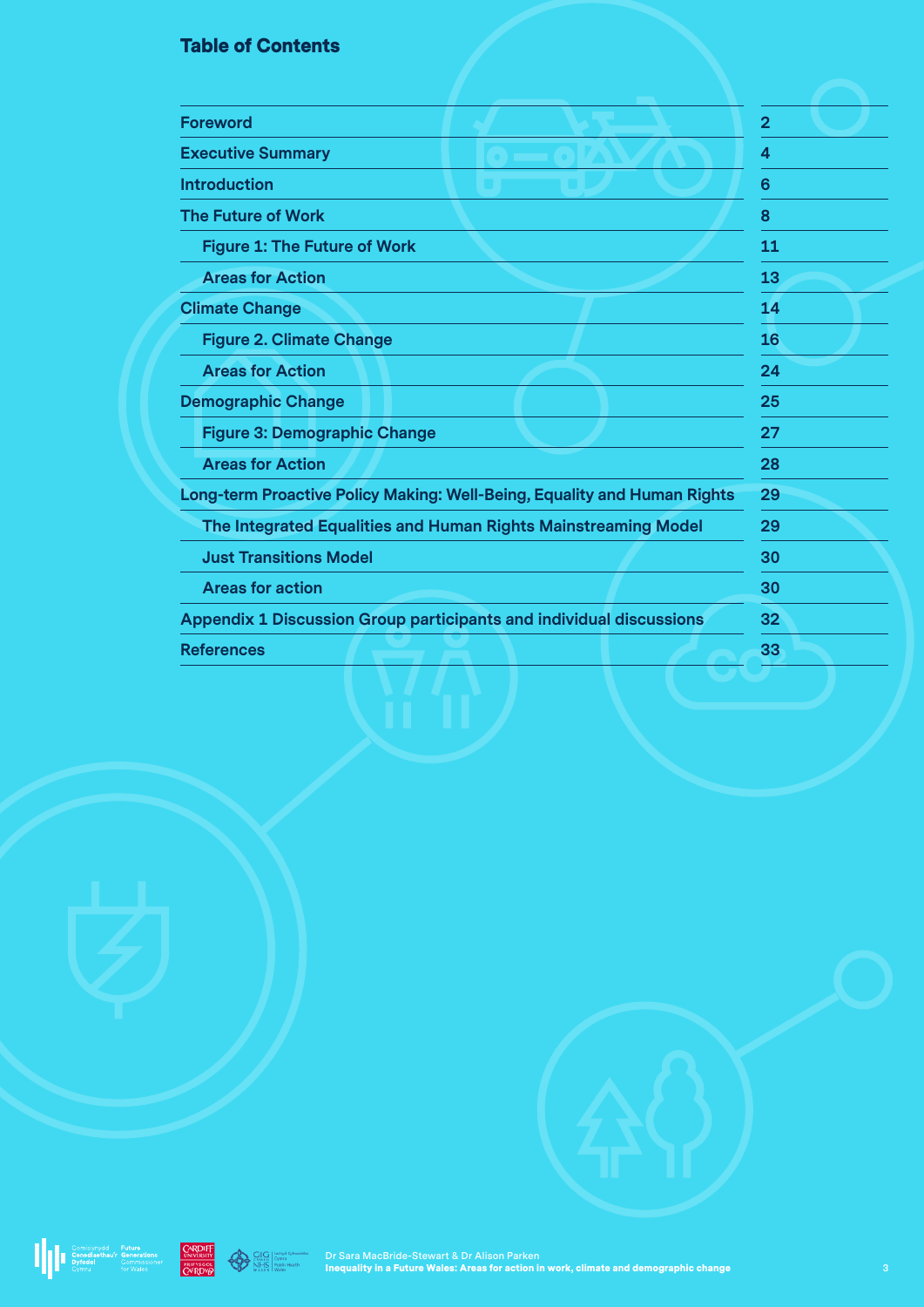**This report explores how three key trends – changes to how we work, climate change and demographic change – may affect inequalities in a future Wales. The research was based on a rapid review of literature evidence and discussions with organisations that advocate for greater equality.** 

**The main finding of the report is that existing socio-economic inequalities in Wales risk being carried into the future unless they are specifically addressed. It suggests taking action on this would involve:**

**Looking for opportunities to promote equality 1 in policy development across all areas; and**

**2 Creating opportunities for equalities advocates and policymakers to think and plan for the long-term in partnership as part of policy development processe policymakers to think and plan for the long-term in partnership as part of policy development processes.**

**This reflects the ways of working set out in the Well-being of Future Generations (Wales) Act 2015; particularly integration, collaboration and long-term.** 



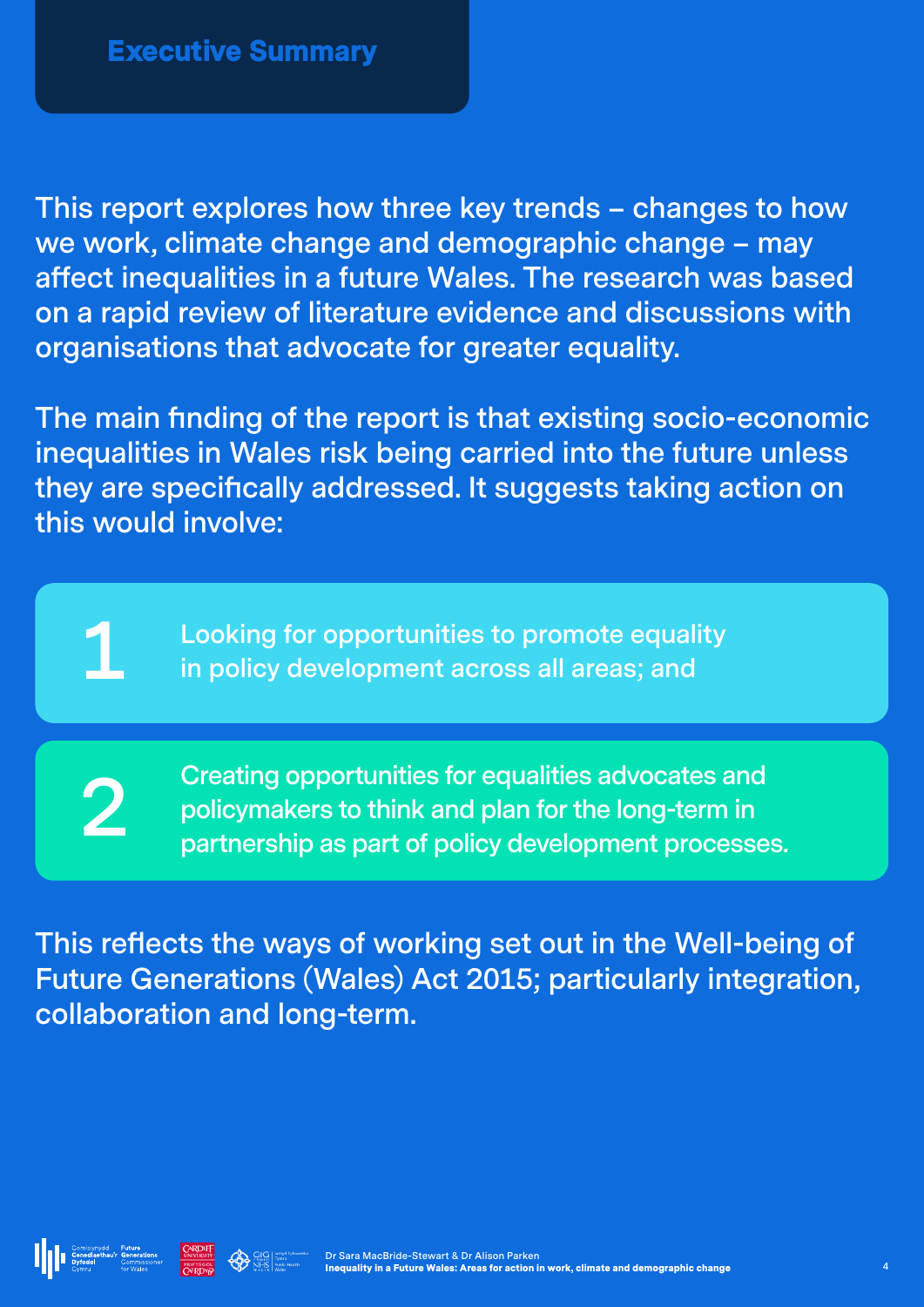**The report also identified specific issues and areas for action with respect to each of the three future trends. These are summarised below:** 



#### **Future of Work:**

- Unless addressed, predicted growth in science, technology and 'green jobs' will advantage the already advantaged because of an existing lack of diversity in relevant education, training and jobs.
- Preparations for a changing future of work should focus on job redesign and training, rather than mass job displacement. Job redesign decisions must involve those effected and support must be made available so training is accessible to all.
- New policies, such as Universal Basic Income (UBI) and remote working, need to consider equality.



#### **Climate Change:**

- The poorest and most marginalised populations are least responsible for climate change but are
	- **a)** the most likely to be exposed to its negative effects,
	- **b**) more susceptible to damage and
	- **c)** have the least resources to respond, cope and recover.
- Climate change mitigation could benefit marginalised communities if done well but could increase inequalities if the impacts on different groups in society are not factored in.
- It is important that climate change does not become separated from equalities thinking and understanding, or limited to decarbonisation when it is just one part of achieving sustainability and well-being for people and planet. The broad portfolio of the new Climate Change Ministry is therefore welcomed as an important opportunity for integration.



#### **Demographic Change:**

- An ageing population will disrupt how health and social care, employment and education, and pensions operate, and these systems will need to adapt if they are to function in the long-term.
- Future challenges need to be tackled with the needs of all generations in mind or risk disadvantaging one at the expense of another and/or falling short of achieving ambitions.
- A 'care-led recovery' puts childcare and the care needs of older people on an equal footing with 'green jobs' in benefitting health, the environment and the economy.



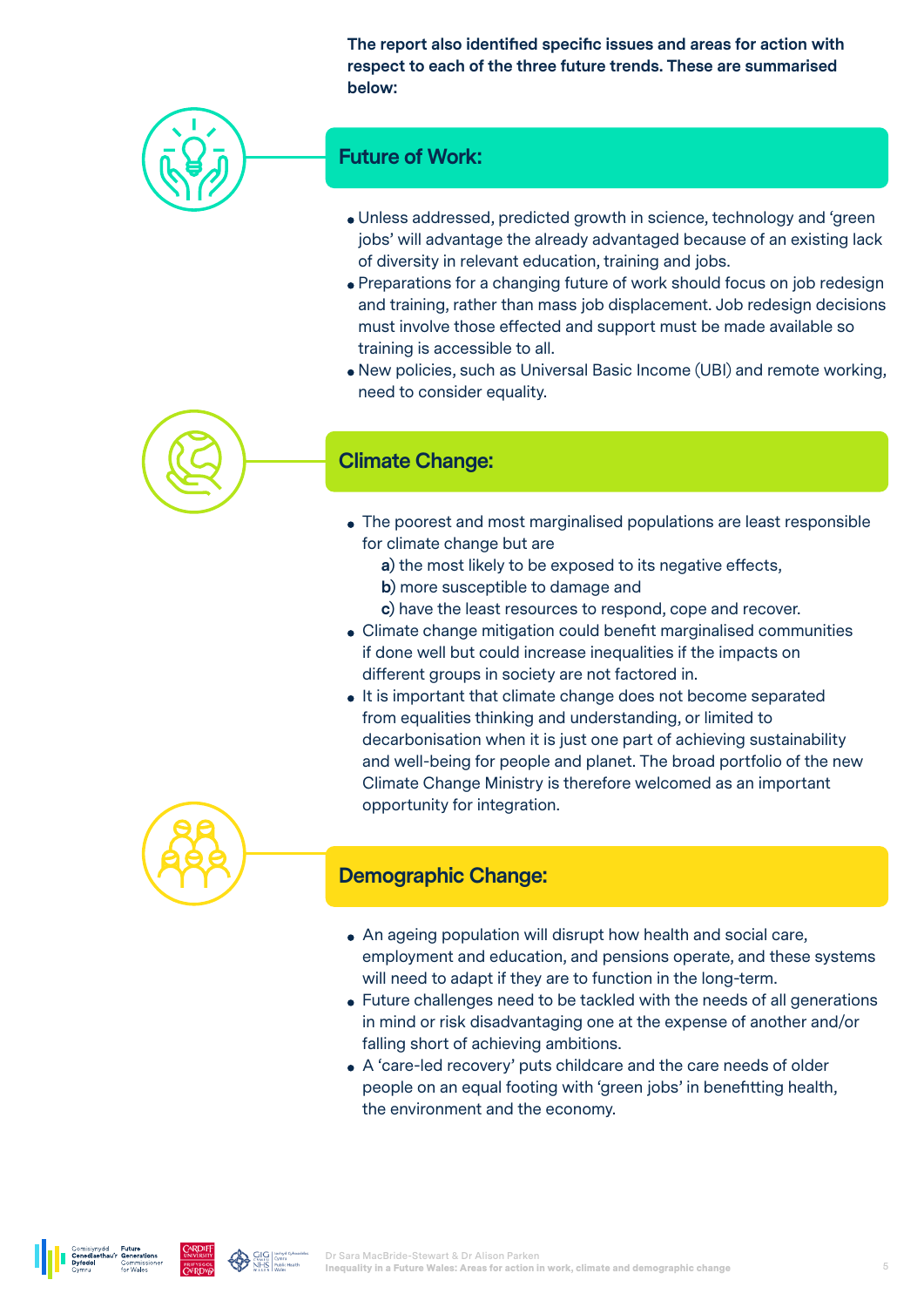**The sustainable development approach within the Well-being of Future Generations (Wales) Act 2015 requires Welsh policy makers to take a long-term view so that their decisions do not impact negatively on future generations. The purpose of this research was to examine three long-term future trends and consider how current and future polices associated with them can, simultaneously, tackle inequalities.** 



A review of the literature shows that long-term socio-economic inequalities have become entrenched in Welsh society through deindustrialisation and the 2008 financial recession.<sup>1</sup> Research on COVID-19 showed how existing structural inequalities led to an uneven distribution of suffering in terms of illness, poverty, unemployment, poor housing, and access to green space (British Academy, 2021). Without intervention, the climate crisis will similarly accentuate inequalities (Dasgupta, 2021).

The impact of the pandemic on socio-economic inequalities has been immense. Disabled and older people, men and people from Black and South Asian communities have been disproportionally vulnerable to acquiring COVID-19 and having serious or fatal outcomes (Marmot, 2020).2 People on low-incomes, in frontline roles and in precarious work, disproportionately women, disabled people and some ethnic minority communities, have been further economically disadvantaged by COVID-19 (British Academy, 2021). These are also the groups most vulnerable to climate change, changes in the organisation of paid work, and changing demographics (Dasgupta, 2021), hence our focus on socio-economic inequalities throughout the report.

1. Deindustrialisation in Wales refers to the decline of the manufacturing and industrial sectors, which previously were dominant in the economic, social, and cultural life of Welsh communities.

2. The evidence review is based on sex disaggregated data. We use the term gender throughout to signify the gendering of education, employment etc., and its material effects.

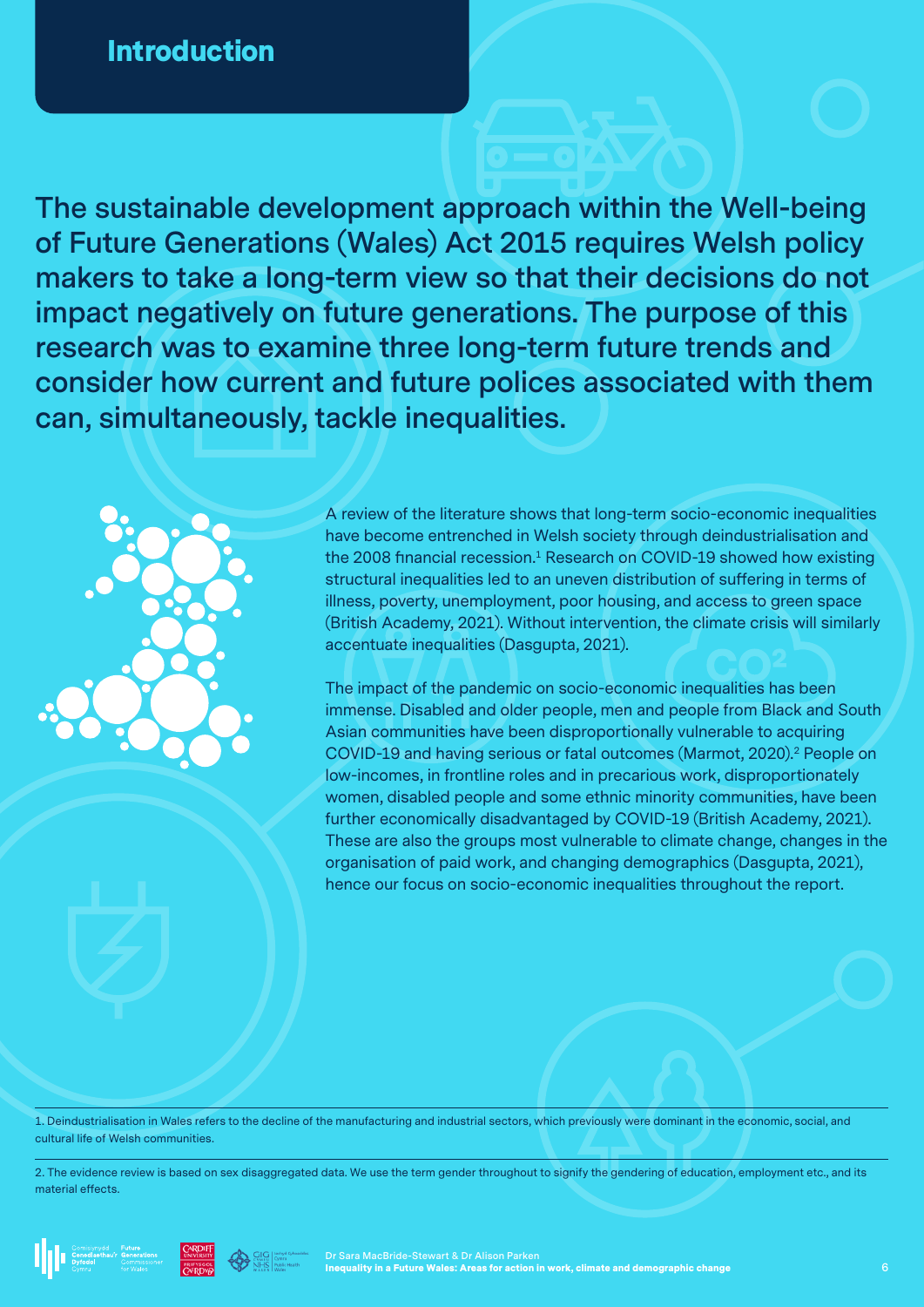

Amy Elting

The Future Generations Commissioner's first statutory review of progress towards meeting the well-being goals, under the Well-being of Future Generations (Wales) Act 2015, identified three key future trends as central to 'A More Equal Wales':

- Automation and the changing future of work
- 2 Climate change
- 3 Demographic change

A rapid review of these trends, from academic and think tank evidence, revealed that the idea of promoting equality is not central to policy innovations in these areas.<sup>3</sup> Further, that inequalities will increase in the future if nothing is done, and if conflicts between achieving economic growth, promoting equality and environmental change are not addressed.

Summaries of the reviews were shared with Welsh policy think tanks and civil society organisations advocating for equality in Wales, via online discussion groups.4 The participants told us more about the immediate and serious implications of the COVID-19 pandemic, and how it has created new, or entrenched existing, inequalities. They told us that the focus on the immediate crisis, and the need to respond immediately and decisively, has left little time for reflection on potential future long-term impacts.

The discussion group participants agreed that automation, climate and demographic change should be central to futures thinking on equalities. They also identified the need for these trends to be considered when tackling poverty, mental health, and the further breakdown of social cohesion.

Emerging areas for action were subsequently discussed with the discussion group, and we are grateful to them for their time and providing a nuanced understanding of immediate concerns, and of the need to bridge equalities and futures thinking in the longer-term.

This summary report offers a snapshot of our findings and proposed areas for action. The areas for action will be more widely discussed with citizens panels, equality and environmental groups and policy makers, in a second phase of the research later in 2021. We also consider how to embed equalities in long-term policymaking and futures thinking. The full evidence base is available in a separate report.

 3. The evidence review took place between March and June 2021. The full evidence base, detailing the potential equalities impacts of changing work, climate, and demographics, is available in the full report that accompanies this summary.

4. Participating organisations at Appendix 1





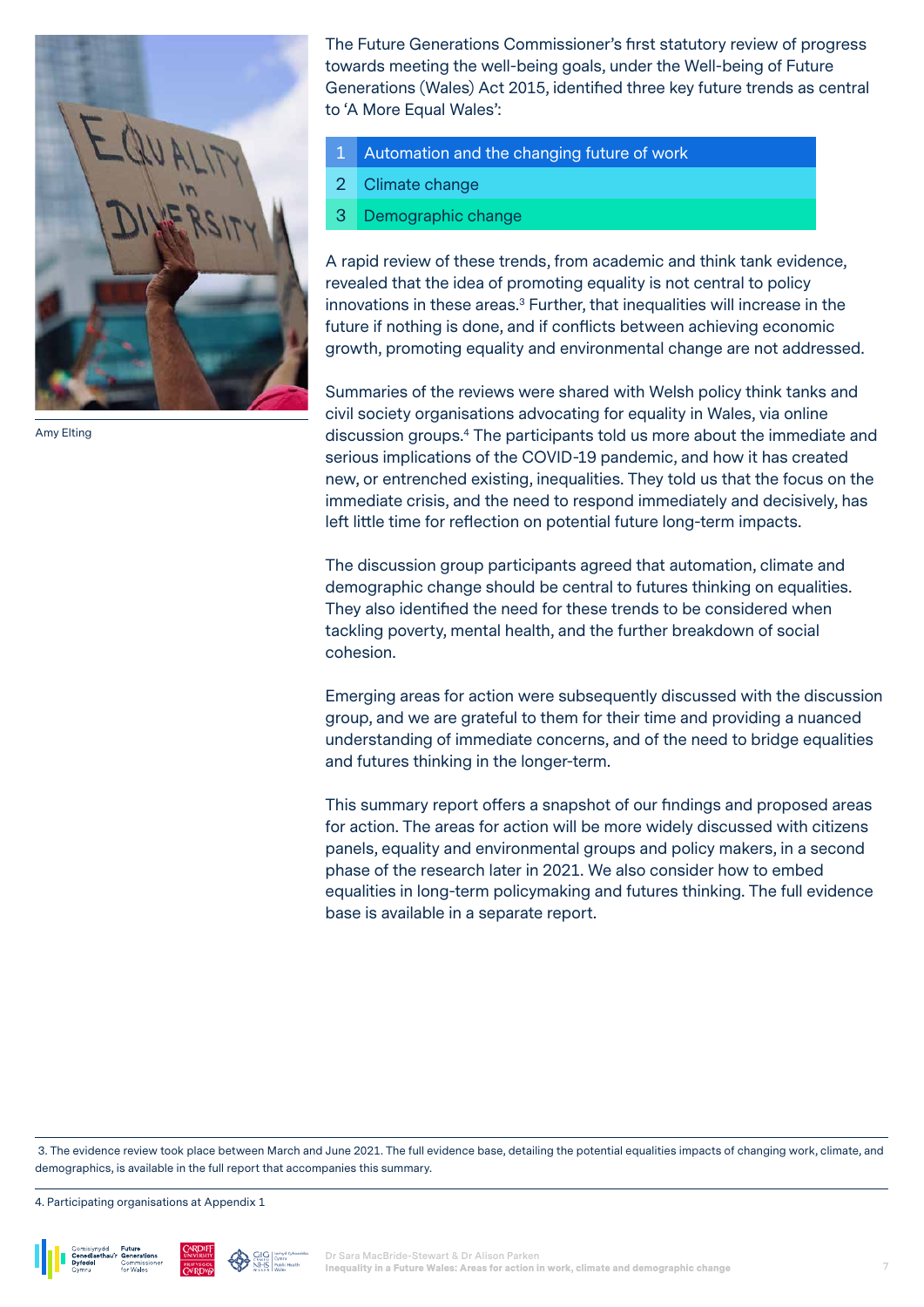**The COVID-19 pandemic has highlighted entrenched labour market inequalities, particularly for young people, whose earnings were only just beginning to recover from the effects of the 2008 recession on wages and job progression (D'Arcy et.al, 2018). In addition, women, disabled people, and ethnic minorities were also more likely to be working in low-paid, precarious work in the sectors that were shutdown (retail, childcare, hospitality, accommodation etc.), and were therefore the ones who lost jobs, working hours and earnings at disproportionate rates during the first lockdown (Blundell et al., 2020).** 

> These groups were also most negatively impacted by the 2008 recession and subsequent 'austerity' policies (Portes and Reed, 2018).

Workers in shutdown sectors are most vulnerable to redundancy when the 'Coronavirus Job Retention Scheme' (CJRS), also known as the 'furlough scheme', ends. Unemployment may have peaked at 5% but loss of working hours has continued from 2020 into early 2021 (Wilson, 2021). This may result in further under-employment and associated loss of earnings for these workers. Much of UK job growth in the first quarter of 2021 was in highly skilled jobs, particularly science and technology occupations (Wilson, 2021) – but these are occupational groups in which women (Arad, 2020), minority ethnic groups and disabled people are underrepresented at senior levels.

Remote working in Wales has been taken up mainly by professionals and highly skilled workers (Felstead, 2021). Nearly, 40% of jobs cannot be worked from home (Rodriguez, 2020). This is a policy area where social, economic, and cultural divides are clear, and the Welsh Government policy ambition for 30% of the Welsh workforce to work remotely on a regular basis needs to be examined from the perspective of differences across all the equality grounds (Welsh Government, 2021). By mainstreaming equality through the policy, new occupational or pay and progression inequalities could be avoided.





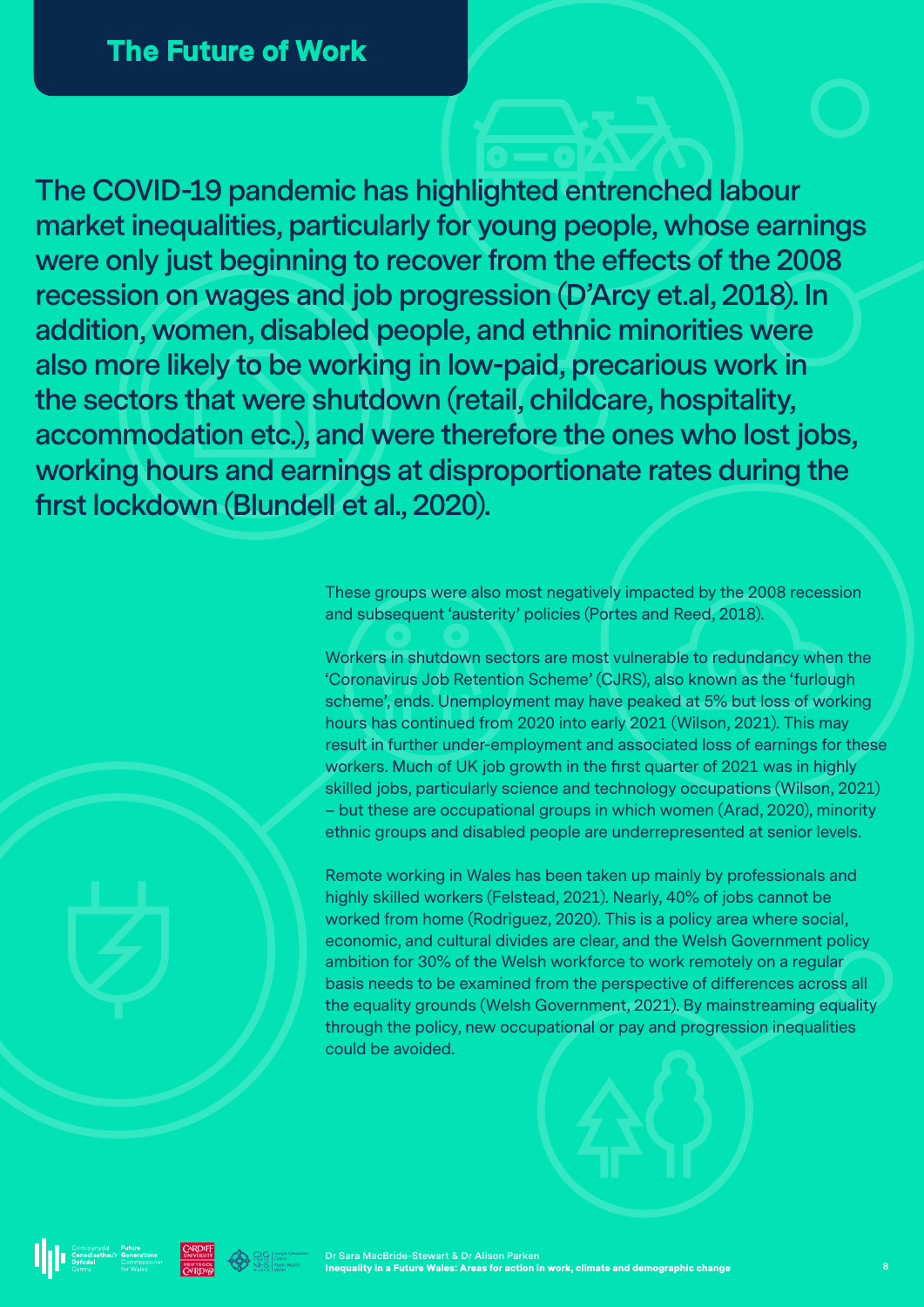

Current debates on the future of work, and in particular the impact of automation, digitisation, and Artificial Intelligence (AI), tend to offer either utopian or dystopian scenarios (Cruddas, 2020). On the one hand, mass unemployment, social upheaval, and societal breakdown, and on the other, the automation of routine work; freeing humans to work less and concentrate on highly creative, satisfying jobs.

Prior analyses suggest that a shift to a technologybased economy does not guarantee economic growth (Brown, 2019), and that previous industrial revolutions have exacerbated inequalities (Brynjolfsson and McAfee, 2014). This is in keeping with findings on the shift to the knowledge economy in the 2000s.<sup>5</sup> By looking at the interaction of policy, funding, research and commercialisation activities by universities, government and business, researchers demonstrated that men held almost all the key positions in the innovation system in Wales (Parken and Rees, 2011). The conclusion from this is that each economic era can transpose existing inequalities into the next.

Without intervention, the same inequalities will be reproduced in the shift to a digital economy and the potential 60,000 'green jobs' that could be created in Wales (FGCW and New Economics Foundation, 2021).

Routes into 'green' jobs such as housing retrofit, railway and cycle lane construction, and offsite housing manufacture are through construction training. In 2019/2020, 95% of all construction apprentices in Wales were men (Statistics Wales, 2020). This contrasts with apprentices in the Healthcare and Public Services pathways, where women make up 84% (ibid).



Billetto Editorial

Mark Konig

A review of digital occupations in Wales shows that women are present in very small numbers and mainly in IT support roles (ONS, 2020). Data samples were too small to estimate the number of ethnic minorities and disabled people in digital occupations. Overall, the review showed that insufficient consideration is being given to disabled people in futures thinking. These data gaps need to be addressed but based on what we already know about existing inequalities for women, ethnic minorities, and disabled people in the labour market, these inequalities will likely be replicated in future. Waiting for data shouldn't forestall action now. Who is involved in shaping our digital future has implications for the 'Wales we want', as evidence shows that poor diversity in tech innovation has contributed to creating algorithmic biases which have been detrimental in, for example, automated recruitment systems (Wacjman, 2018).

 5. The 'knowledge economy' is an umbrella term covering knowledge intensive inputs to create products and services, as opposed to those requiring physical or natural resources inputs (Powell and Snellman, 2004).





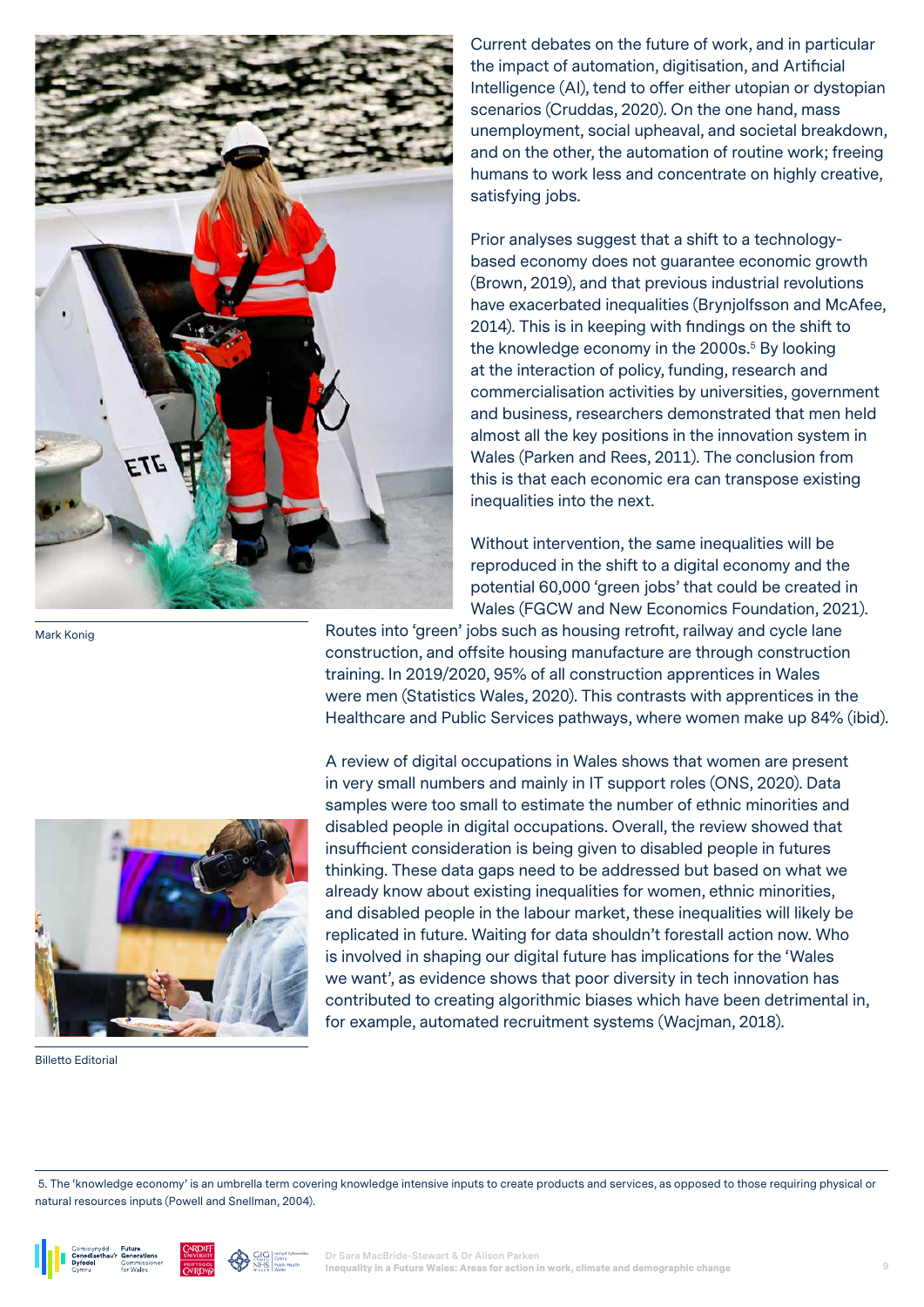

Possessed Photography

To date, studies on automation have mainly focused on job losses. They have shown that almost 90% of jobs lost worldwide have been in manufacturing, impacting men's employment more significantly than women's (Monkelbaan, 2021). The threat to jobs at all skill levels, and to women's jobs in professional and personal services, is likely to grow as automation progresses.

However, a review of digital economy prospects for the Welsh Government by Brown in 2019, notes that just because jobs are automatable, it does not follow that they will be automated. Automation decisions are cost

sensitive, and where wages are low, as they are in Wales, cost efficiencies may be insufficient to make automation attractive (Brown, 2019).

This is one of the reasons that the focus has shifted from automatable jobs to automatable tasks; and why the Office for National Statistics (2019) estimates 7-8% of UK jobs could be lost to automation, rather than the ranges of 30%-50%, which can be traced back to an early paper on blue collar US jobs (Frey and Osborne, 2013). Based on a combination of international and UK studies, Brown offers a prediction that 19% of tasks will be automated in Wales by 2037. Therefore, the future of work should focus on task changes, job replacement and job redesign, rather than mass job displacement.

Automating tasks requires upskilling workers and/or changing the role that they play. The digitisation and automation of tasks should be integrated into the Fair Work programme, inscribing a commitment to improve job quality as job roles are redesigned.<sup>6</sup> This involves protecting job security, work-life balance, respect, autonomy, creativity, and the ability for individuals to use existing skills to the full (Unison, 2018).

A programme providing support to redesign jobs, with full worker engagement, is operating in Scotland with the aim of automating routine tasks and reskilling displaced employees - often resulting in better use of their higher-level skills (Findlay et al., 2016). The Wales Partnership Council report on technological innovation to improve public services, also calls for a redeployment and retraining bargain when jobs are displaced by automation (Wales Partnership Council, 2020). Further investigation of the Scottish approach, with a view to replicating it in Wales in conjunction with the Welsh Government, Local Government and Health Service Digital Officers who are rapidly automating and digitising services, would be beneficial.

 <sup>6.</sup> The Welsh Government accepted the recommendations of the Fair Work Commission's Report, Fair Work Wales (2019). Fair Work was defined by the Welsh Government in 2019 as that in which workers are 'fairly rewarded, heard and represented, secure and able to progress in a healthy, inclusive environment where rights are respected' (WG, 2019a). The proposed Social Partnerships Bill will introduce measures to improve employment practices, leveraging public procurement to support this aim.





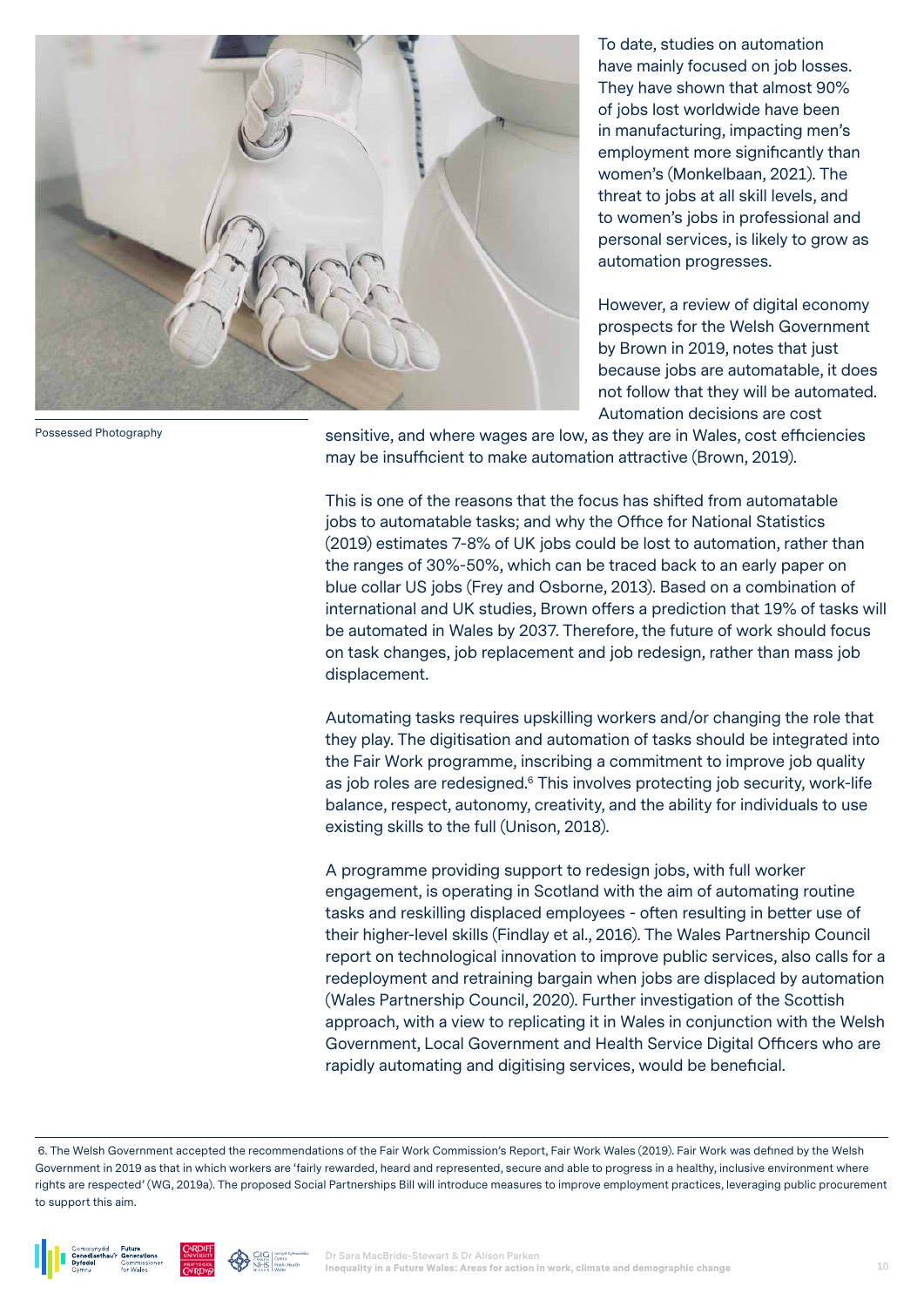Figure 1 (below) sets out where we are now, and provides policy options for change, taking into account their ability to take us closer to the vision first set out in the 'Wales We Want' report (Cynnal Cymru, 2015) and formalised in the Well-being for Future Generations (Wales) Act 2015. It highlights, policy responses that may have inadvertent consequences unless provision is designed to tackle inequalities.

### *Figure 1:*  **The Future of Work**

#### **Where we are now**

- **Increasing task automation across all occupations and skill levels without sufficient attention on upskilling/reskilling workforce**
- **Existing occupational gender segregation is reproduced in new digital and 'green' jobs**
- **Low-skilled jobs decrease creating unemployment for those over-represented in low-paid and precarious work: women, some minority ethnic groups and disabled people**

- **New apprenticeships and training provision in 'green' and digital follow existing patterns and are disproportionately taken up by white able-bodied men**
- **Workers displaced by task changes instead of retrained/redeployed**

#### **Examples of challenges Constrainer Comportunities for change**

- **Employers supported with job redesign and employees engaged throughout**
- **New training in 'green' and digital jobs designed to be accessible to all, with support to move to non-traditional job roles**

#### **The Wales we want**

- **All careers are accessible to everyone with equal pay for equal work**
- **A diversity of people to design new technology and benefit from it**
- **People have the support to train and re-train throughout their lives**
- **Automation of tasks improves job safety and quality, with employees redeployed/retrained or involved in new job design**



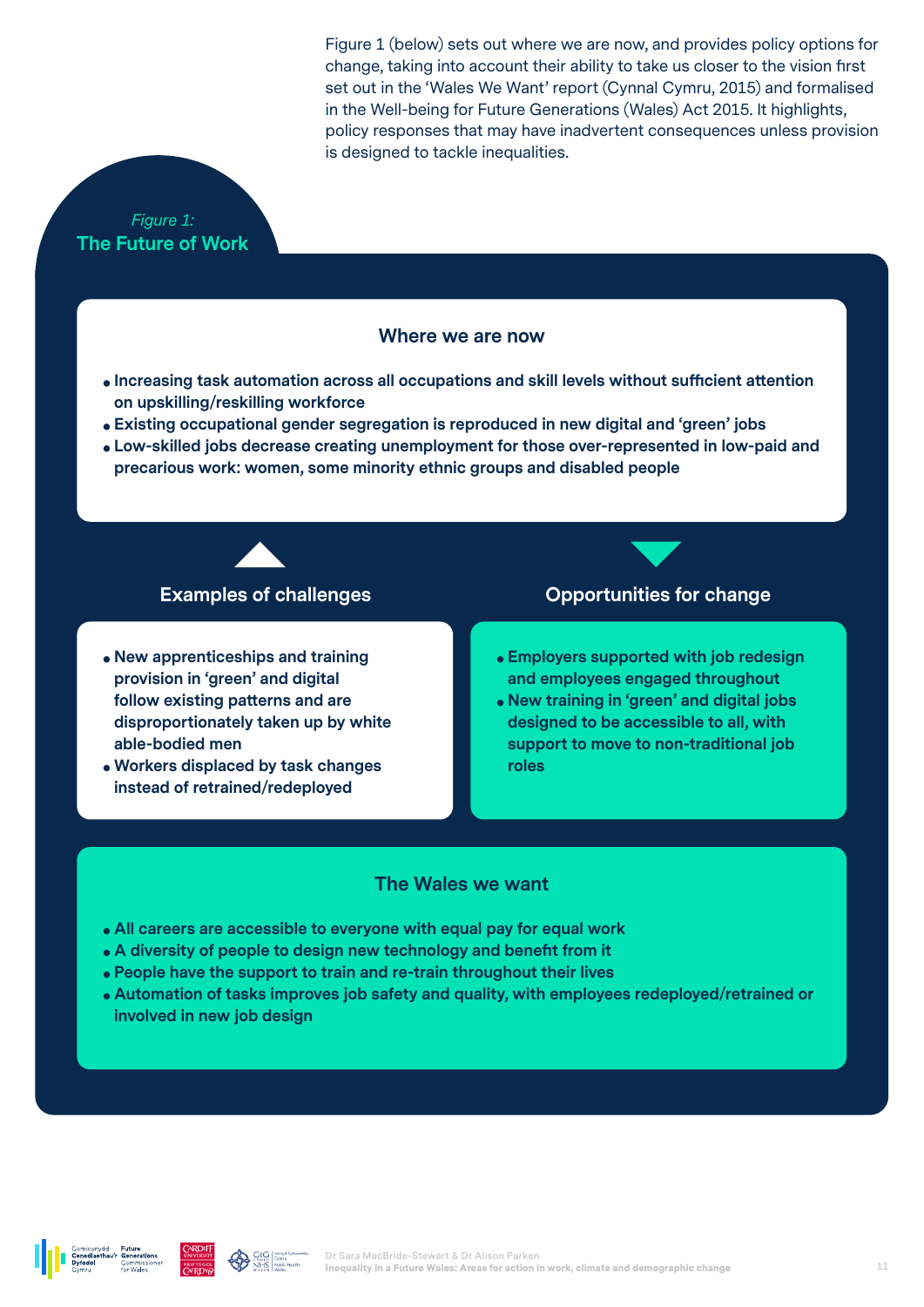

The literature showed, and our discussion group participants agreed, that there is a need for substantial investment in training, retraining, and reskilling. They also agreed that the formal programmes currently on offer are not accessible to all, and do not yet incorporate new digital and green skills pathways. They argued that training must be flexible; "not full-time and not only in the daytime", as a research participant put it, and not solely based on formal qualifications.

Others have also called for improvements to existing provision. The Wales TUC calls for paid leave to retrain and a rapid upscaling of the Wales Union Learning Fund (WTUC, 2020). The Bevan Foundation calls for an increase in the Educational Maintenance Allowance to



Emmanuel Ikwuegbu

Mandy Jones Photography

£45 per week to remove disincentives to staying on in education post-16 (2020). There are also calls for access to free childcare to be extended to mothers who are unemployed, and for welfare conditionality rules to include retraining as well as job seeking (WESC, 2021). The economic imperative for free high-quality universal childcare from 9 months is another important element, as more women will be needed in the workforce to address the shrinking and ageing of the Welsh working-age population (Scott, 2019). See Demographic Change section for further discussion of this issue.

Finally, the idea that there will not be work for everyone in an automated future has led to renewed interest in Basic Income (UBI). Public Health Wales has reviewed the heath related evidence on UBI, and the Future Generations Commissioner for Wales recommended a pilot is carried out in Wales. Piloting UBI forms part of Welsh Labour's new programme for government. As the pilots are developed, consideration should be given to concerns raised in the discussion group; namely how UBI will account for the additional costs of living, and working, as a disabled person and how it would interact with other benefits such as learning and training grants, and free childcare.

The degree of change in Wales' labour market is potentially enormous and yet taking place mainly at a micro-level with task changes within job roles. A future of work strategy, underpinned by Fair Work principles, could integrate equality into the foundational economy, digital strategy, green economy, enterprise, reskilling and job redesign.



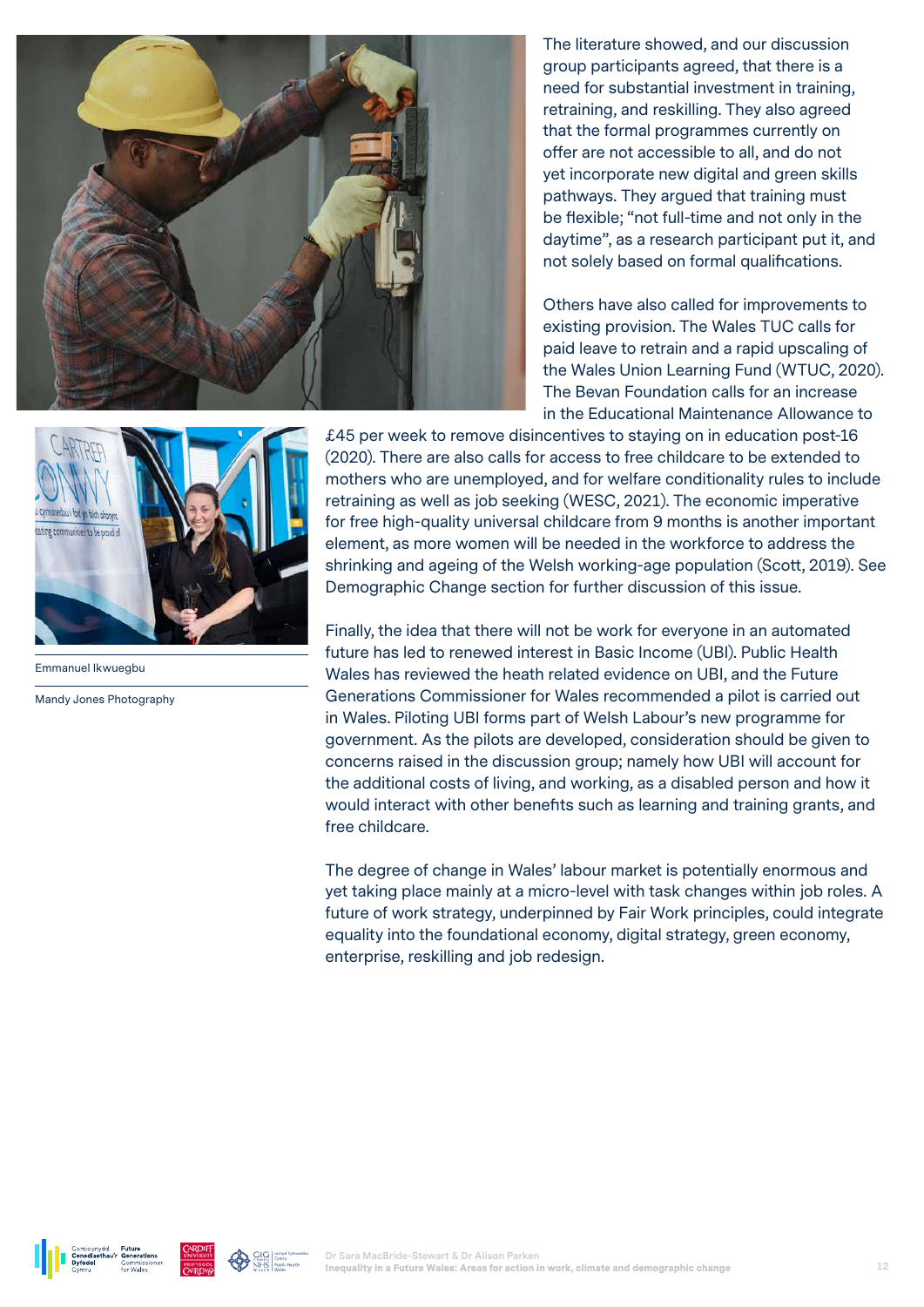These areas for action have been informed by our review of the literature and initial discussions with stakeholders. They will be tested and developed further with stakeholders in the next phase of this work.

#### **Areas for Action**

**1**

**Increasing the number of women, ethnic minorities, and disabled people in the digital and 'green' economy, so that existing inequalities are not recreated as these sectors grow.** 

**2**

**Supporting employers as they redesign jobs to take into account the increased automation and digitisation of tasks, so that they protect and improve peoples' job quality, security, autonomy, and worklife balance, and involve employees in the process.** 

**3**

**Targeting and improving the accessibility of business support, entrepreneurship programmes and retraining/reskilling opportunities to make sure they are open to all. Ways of achieving this may include offering paid leave/incentives to retrain, free childcare for all and/or additional financial support for job seekers and those in education.** 

**4**

**The creation of a future of work strategy, underpinned by equality and Fair Work principles, could integrate policy and action on the foundational economy, shifts to the digital strategy, green economy, and enterprise.** 





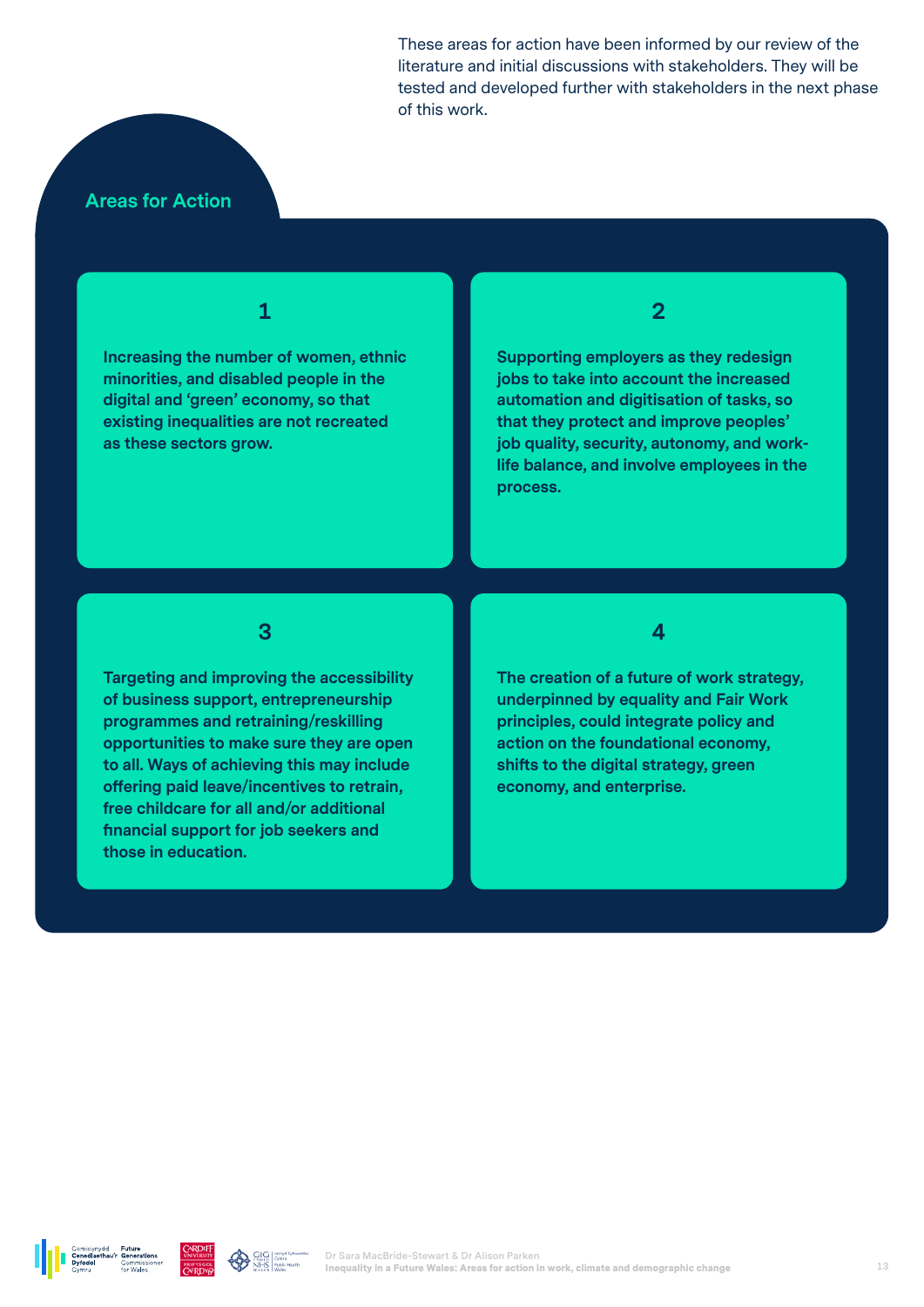**Climate change is one of the most defining problems of our age with implications for the health and stability of existing and future generations (White, 2017). The changes to the global atmosphere described by the term 'climate change' is caused by human activities that release greenhouses gases e.g., burning fossil fuels (Diaz et al., 2019). In Wales, climate change has led to an increase in regional flooding, winds, drought, and temperature fluctuations, with direct effects on transport, agriculture, housing, business, and social and cultural activities (CCC, 2020).**

> According to Climate Central, large parts of Cardiff, Newport, Swansea, Prestatyn and Llandudno will be under water by 2100.7 The expectation is that climate change patterns will intensify, along with other human-led processes, which together, are leading to the destruction of biodiversity and freshwater systems (Diaz et al., 2019). In Wales, public concern and awareness about climate change is increasing. At the time of writing, there is a new Ministry for Climate Change, highlighting the extent to which climate change is on the Welsh Government's agenda.

There is a strong relationship between climate change and inequality (Islam and Winkle, 2017). The poorest and most marginalised populations are least responsible for the production of greenhouse gases and are a) the most likely to be exposed to its negative effects, b) more susceptible to damage, and c) have the least resources to respond, cope and recover (Markkanen and Anger-Kraavi, 2021). There is concern that climate change will worsen within countries due to internal social inequality, as well as growing economic inequality between countries. The COVID-19 pandemic has also shown how a crisis can have worse impacts for vulnerable groups (Conceicao, 2021). Acknowledgement of the inequalities caused by climate change is increasing (Welsh Government, 2019c).

7. Climate Central, Coastal Risk Screening Tool: www.coastal.climatecentral.org/map/







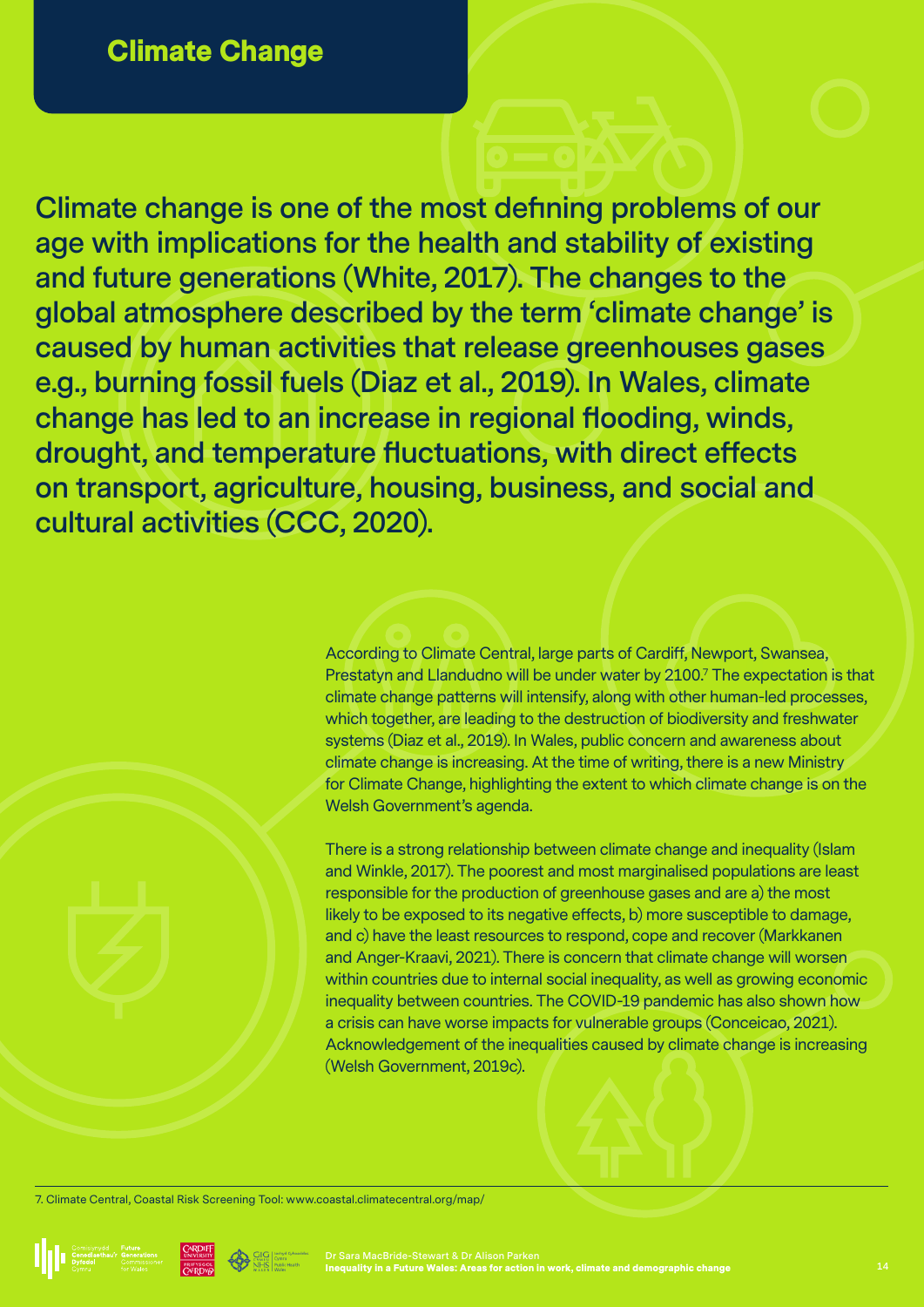

Callum Shaw

Li-an Lim

To date, there have been two types of response to addressing social inequalities. Firstly, promoting economic growth to reduce poverty and improve the lives of the most impoverished (Diffenbaugh & Burke, 2019). Secondly, limiting economic development and reducing its climate change impacts, while at the same time finding ways to reduce inequality (Conceicao, 2021). Preferably, climate change policy should follow the latter, reducing the overall impact of human consumption and production while seeking to protect vulnerable people, and ensuring they benefit the most from climate change policies (Heffron and McCauley, 2018).

As emissions of carbon dioxide and other greenhouse gases into the atmosphere are primary drivers of climate change,

efforts by the Welsh Government (2020) have focused on reducing the levels of greenhouse gases or 'decarbonisation'. This involves the lowering of emissions from the sources considered to produce the most outputs across sectors; from housing, transport and energy, to farming and agriculture. Prior to the declaration of a climate emergency by the Welsh Government in April 2019, efforts were focused on reducting emission to meet 'low carbon' targets. This target was pushed further in July 2019 to a declaration of intent to achieve 'Net Zero' by 2050 where the amount of greenhouse gas emissions put into the atmosphere is matched by the amount taken out (Climate Change Committee, 2020).

The Welsh Government efforts for Net Zero by 2050 focus on reducing emissions in the key areas of: transport; buildings/housing; electricity generation/fuel supply; agriculture/land use/forestry; aviation and shipping; waste; greenhouse gases and through behaviour change (Climate Change Committee, 2020). Whether it is planting trees, changing how we travel or what we produce and consume, lowering emissions will significantly affect how life will be lived in Wales. Each of these solutions is directly related to new ONS measures of societal well-being, which include assessments about where we live (i.e., access to the natural environment and satisfaction), our finances and the state of the natural environment.<sup>8</sup> The future of climate change mitigation policy requires us to take account of its combined effects on societal and human well-being, and the natural environment.

**There is a lot of uncertainty about what these changes mean for communities who are less able to adapt because they have less resources to do so. The decarbonisation priorities identified by the Welsh Government postpandemic are housing, transport and the 'resilience and adaptation of communities to climate change' (CCC 2020). To tackle concerns about creating or perpetuating inequalities, solutions in Wales must address:** 

- how the potential economic benefits of a low carbon, Net Zero economy will be shared;
- how relatively untested technical solutions like hydrogen fuels or low emissions zones will affect different social groups;
- how the impacts of each strategy (housing, energy generation) will affect different groups in society (Brooks and Bryant, 2013).

8. Office for National Statistics, Measures of National Well-being Dashboard:

www.ons.gov.uk/peoplepopulationandcommunity/wellbeing/articles/measuresofnationalwellbeingdashboard/2018-04-25





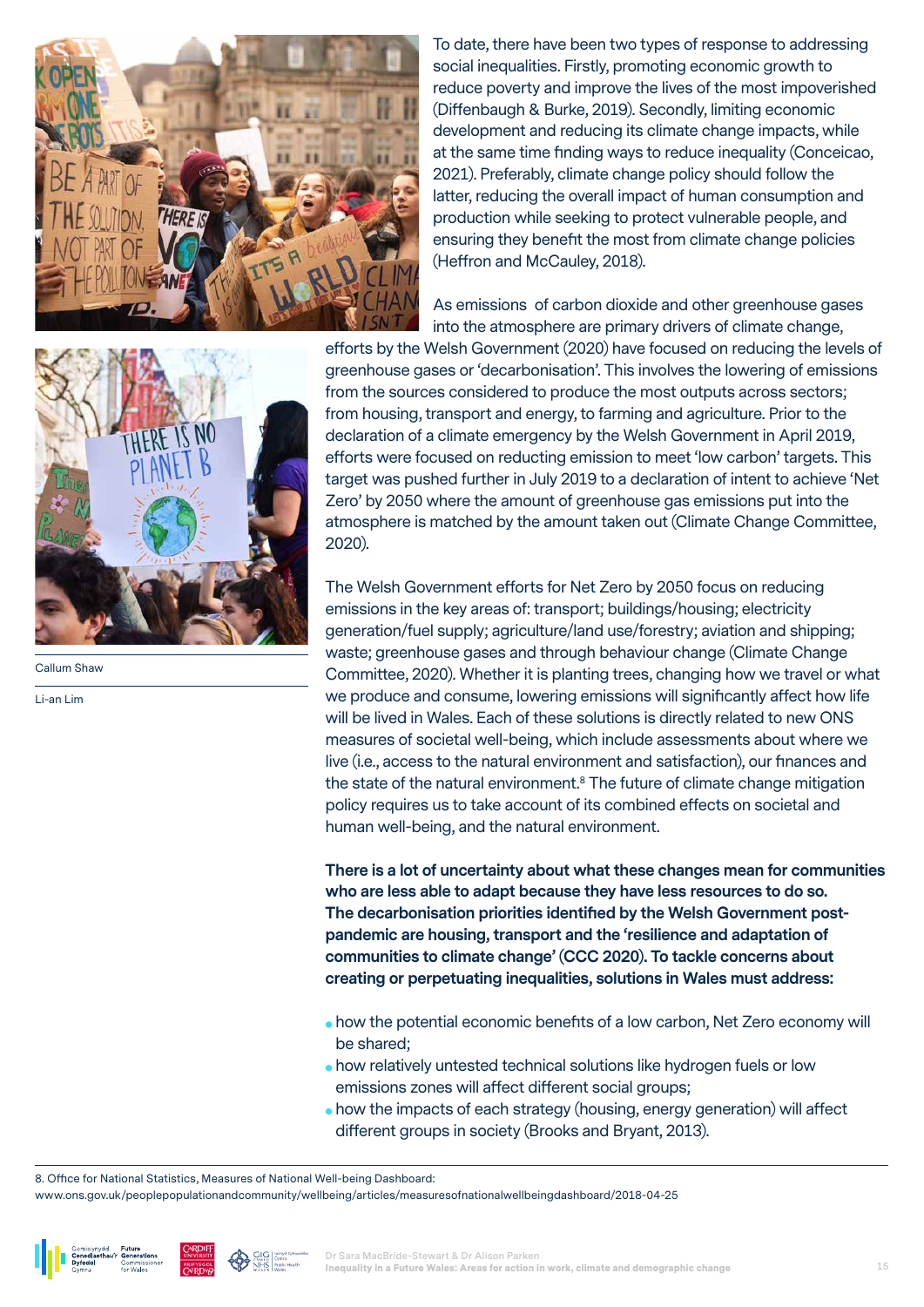#### *Figure 2:*  **Climate Change**

Figure 2 (below) sets out where we are now and provides policy options for change in the context of reaching the 'Wales we want'. The figure focuses on the Net Zero priority areas of housing and transport. It explains what will happen if decarbonisation is assumed to have the same effect across all groups compared to if tackling inequality is considered.

#### **Where we are now**

- **Climate change action is focused on decarbonisation priorities**
- **Limited collaboration between public and private sector**
- **Reduction in emissions from the transport sector is not fast enough and some communities are 'left behind'**
- **Wales' homes are not energy efficient, and many households are in fuel poverty**

- **Climate change focus is on mitigation and support of the poorest people which retains existing inequalities**
- **Many social consequences of decarbonisation are overlooked**
- **Financial cost of decarbonisation passed on to the consumer**
- **Electrification of cars and public transport, and improved housing, only affordable and accessible for some**
- **Many social consequences of decarbonisation are overlooked**

#### **Examples of challenges Constructed Construction Construction Construction Construction Construction Construction Construction Construction Construction Construction Construction Construction Construction Construction Co**

- **All climate change strategies seek to reduce future inequality and balance future benefits to the well-being of people and planet**
- **Role of production and consumption in Net Zero is addressed with redistribution of costs and efforts to ensure equity**
- **Extra insulation in social housing is reducing heating cost and energy use; transport change improves access to work, care and play for the poorest people, disabled people and women**

#### **The Wales we want**

- **Quality, future-proofed homes, transport, jobs, and places to live, which improve health and the environment for communities and regions throughout Wales and create a more equal Wales**
- **Net Zero being achieved through coordinated commitment across the public and private social care, health, and environmental sectors, with those most affected central to decision-making and planning**
- **Businesses, public services, the voluntary sector and government working together to avert a climate and biodiversity crisis by prioritising the reduction of inequality**

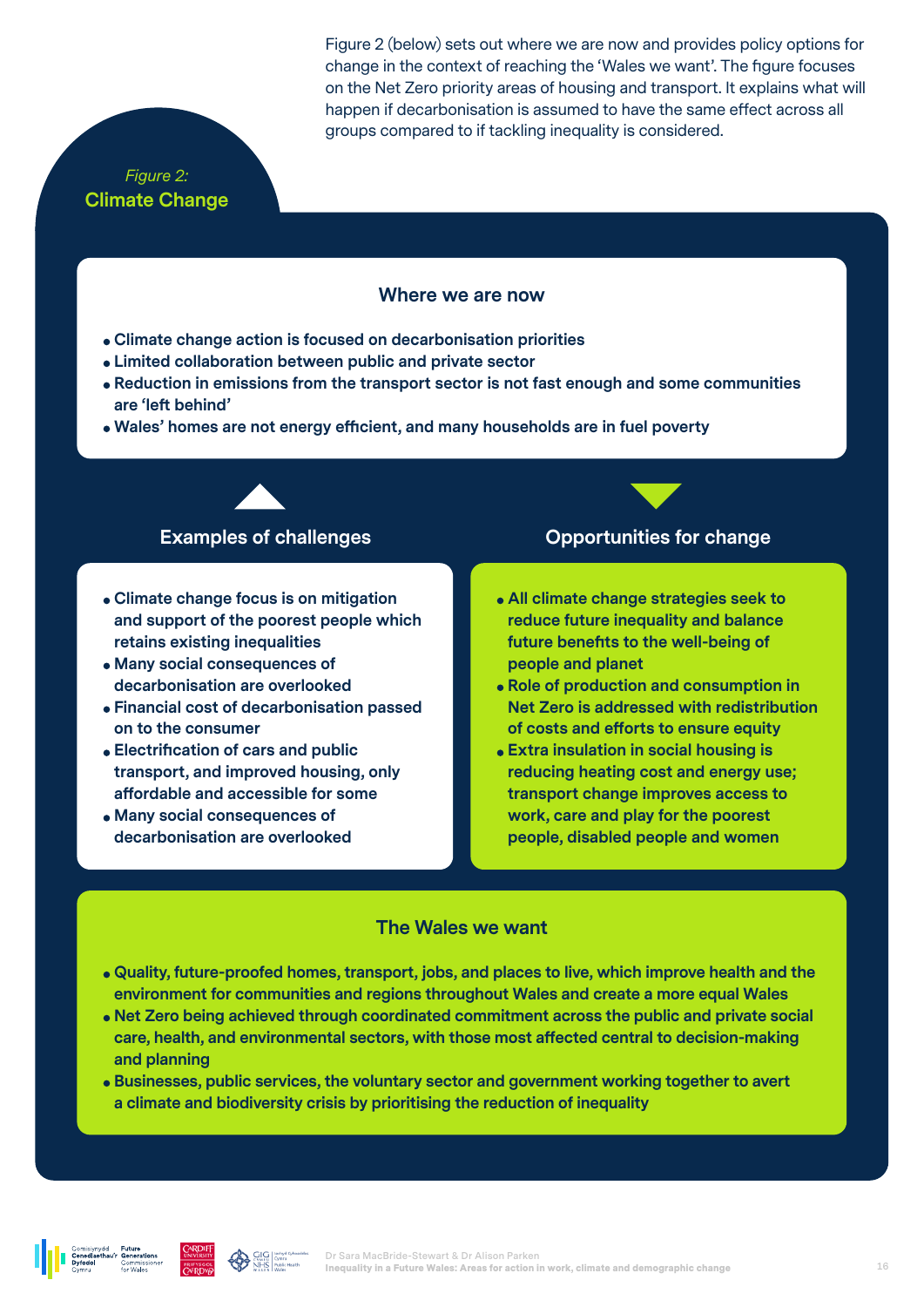The Climate Change Committee (CCC) reviewed the progress of the Welsh Government towards Net Zero, outlining its achievements and priorities in each of the decarbonisation areas mentioned above i.e., transport, energy, and behaviour change (CCC, 2019). It did not however address inequalities as a priority. The following section reviews these decarbonisation areas and suggests a way forward for policy and reflective thinking about inequalities. Further detail is contained in the supporting evidence report.



#### **Transport:**

**There is potential to increase or decrease inequality in transport as we move to Net Zero. In the early 1990s and 2000s, transport disadvantage was noted as creating social exclusion from work, education, and health services (Social Exclusion Unit, 2003). The report concluded that transport disadvantage and social disadvantage interact directly and indirectly to cause transport poverty. This can be seen in the promotion of Electric Vehicles (EVs), for example, which may have lower running costs but currently are more costly to buy. A lack of attention to poverty may be because poorer communities (as well as women, ethnic minorities, and disabled people) are not included in planning and policy decision-making related to EVs.** 

**It is the most socially disadvantaged, and people from rural communities, who experience the greatest transport disadvantage, have higher emissions and are more likely to need to travel by car to work (Curl et al., 2018). Markkanen and Anger-Kraavi (2019) call for a better understanding of the complex relationships between poverty, transport choice and travel needs. This means understanding how different social groups in Wales use transport and travel, and how they are affected by transport polices (Arsenio et al., 2016; Ryan et al., 2019).**

**We advocate an approach to transport policy that accounts for the varied socio-economic and environmental factors that result from shifting to low carbon transport alternatives. Transport modality is not a neutral 'choice' for many people, and the inequality dimensions of travel in an area and for certain groups can profoundly shape the uptake of alternative travel solutions including EV's, public transport and active travel (cycling, walking). Planning solutions need to recognise that work is likely to be the furthest away for those with the lowest incomes and that different social groups travel in different ways with different purposes (Shaw, 2016). The aim is to ensure that those most in need have access to effective transport for recreation, care, and work, which does not further exacerbate existing inequalities.**



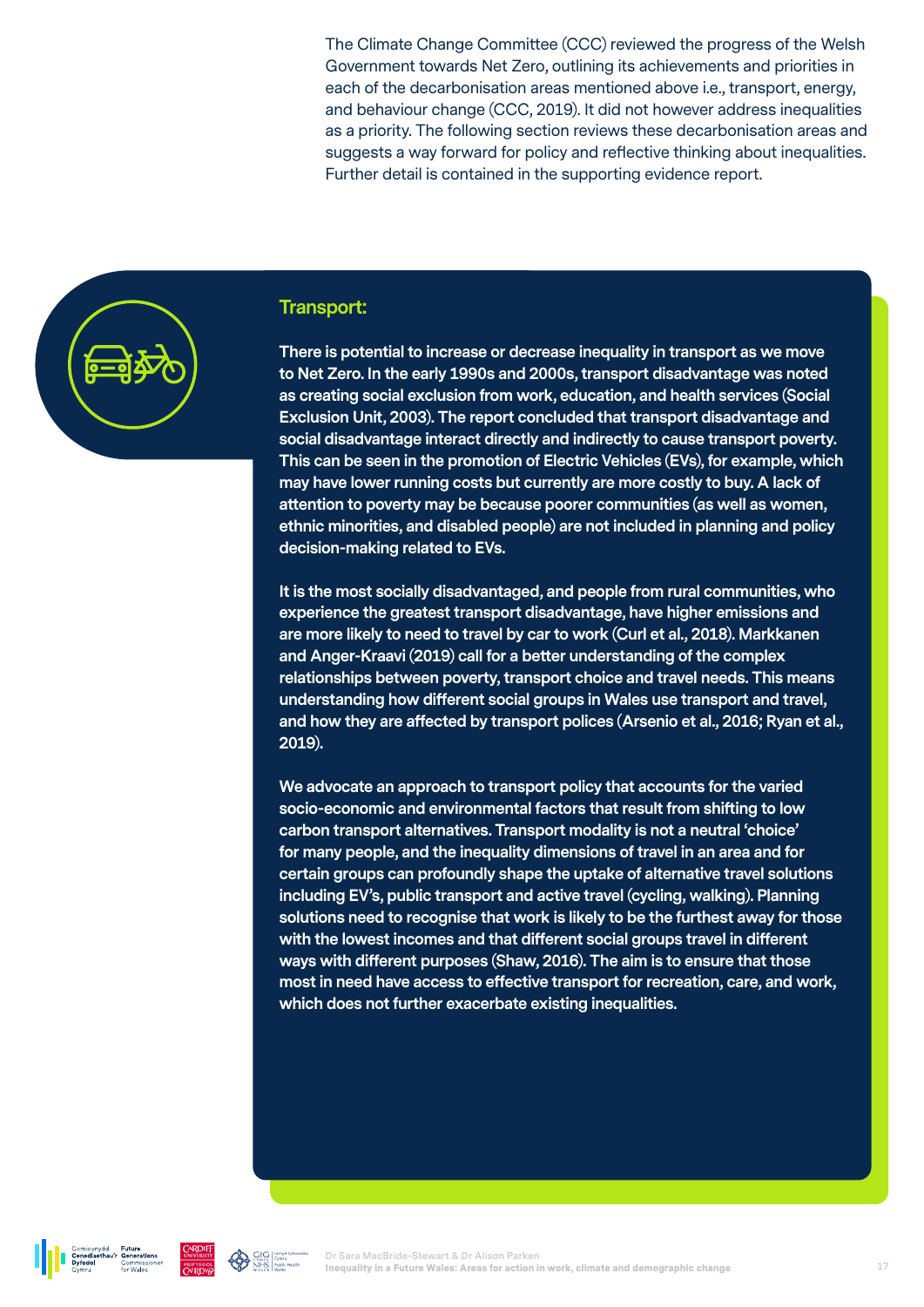

### **Buildings/Housing:**

**Net Zero recommendations for Wales include a focus on improving and promoting 'green' efficient buildings, fuels, and heating across public bodies. Some key measures are untested such as the cost of alternative (low carbon) energy sources and the impact of a wide range of ownership models. There remains considerable uncertainty about future temperatures and cold weather events in relation to which solutions are most needed to future-proof homes and other buildings (CCC, 2020).** 

**As the COVID-19 pandemic has highlighted, poor quality housing can contribute to the exacerbation of disease for the most vulnerable. The private rented sector generally has a higher proportion of poor-quality housing (e.g., containing damp or other hazards) (Welsh Housing Condition Survey, Welsh Government 2018a), and currently 18% of homes in Wales represent an unacceptable risk to health; accounting for 10% of excess winter deaths (Watson et al., 2019). Women, ethnic minority and disabled people are more likely to experience housing difficulties, claim housing benefit, or rent property (Women's Budget Group, 2018).**

**Researchers and policy makers have called for more equality-based analyses of housing systems and housing policy, and for Net Zero housing policy to be sensitive to existing inequalities. However, there is evidence that even though strategies like improved insulation can bring benefits of improved living conditions and lower energy use, poor understanding of inequality means that these suggested co-benefits can further increase inequalities (Shaw et al., 2014). For example, Net Zero policies will involve high upfront costs, cause significant disruption, and add costs to energy bills until at least 2030 for existing housing stock, adding to the financial burdens of those experiencing fuel poverty (CCC, 2020). However, energy efficiency for housing needs to be combined with actions to avoid overheating.9**

**In addressing inequality in housing solutions towards Net Zero, we advocate the fair redistribution of resources to include low-income households in private rented as well as state-supported housing. This is so that people forced into private rentals or the most vulnerable can also receive the benefits of lowered energy use and warmer homes. Including those with the least economic resources living in private rented housing, is one way of tackling the impact that changing climate will have on housing wealth inequalities (Christophers, 2019). Other approaches could include people who own homes but have the least economic resources to suitably adapt their homes.**

9. Reference: https://www.ukclimaterisk.org/wp-content/uploads/2021/06/CCRA3-Briefing-Housing.pdf





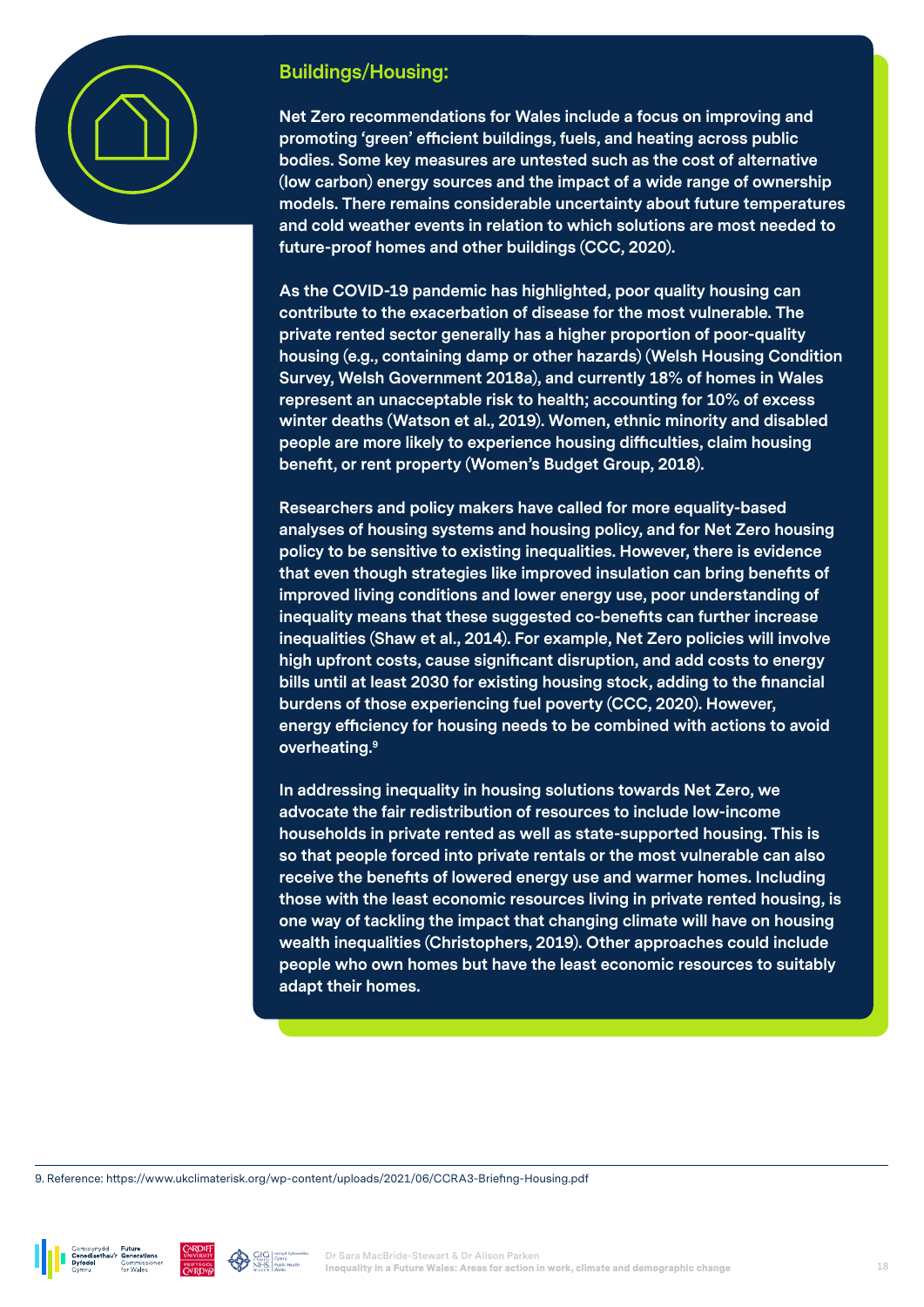

#### **Electricity Generation/Fuel Supply:**

**Decarbonisation of electricity generation will have a significant impact on the poorest communities who may struggle to pay their bills if it means they become more expensive. This is due to existing structural inequalities. Nearly a quarter (24%) of the most vulnerable households in Wales already live in fuel poverty, meaning they do not have enough money to keep their homes adequately warm. However, people who are poor, or from minority groups, are also more likely to live in air polluted areas (Mitchell and Dorling, 2003). To reduce exposure to traffic fumes and noise in these areas, people may spend less time outdoors. This means they end up using, and paying for, even more energy (Roberts, 2008; Welsh Government, 2018b). Reduced air pollution would benefit their health and potentially reduce their energy usage.**

**Beyond the decarbonisation of homes, the Welsh Government's ambition is to reduce energy bills and harmful emissions, as well as address fuel poverty. However, there is a need to ensure that the economic costs and benefits of new energy sources are shared fairly and do not unevenly affect the most vulnerable (Setyowati, 2021). Including these vulnerable groups within decision-making and planning will further help to ensure that existing disparities are not transposed from the 'old' fuel economy to the 'new' (Perrons, 2005).**



Justin Lim



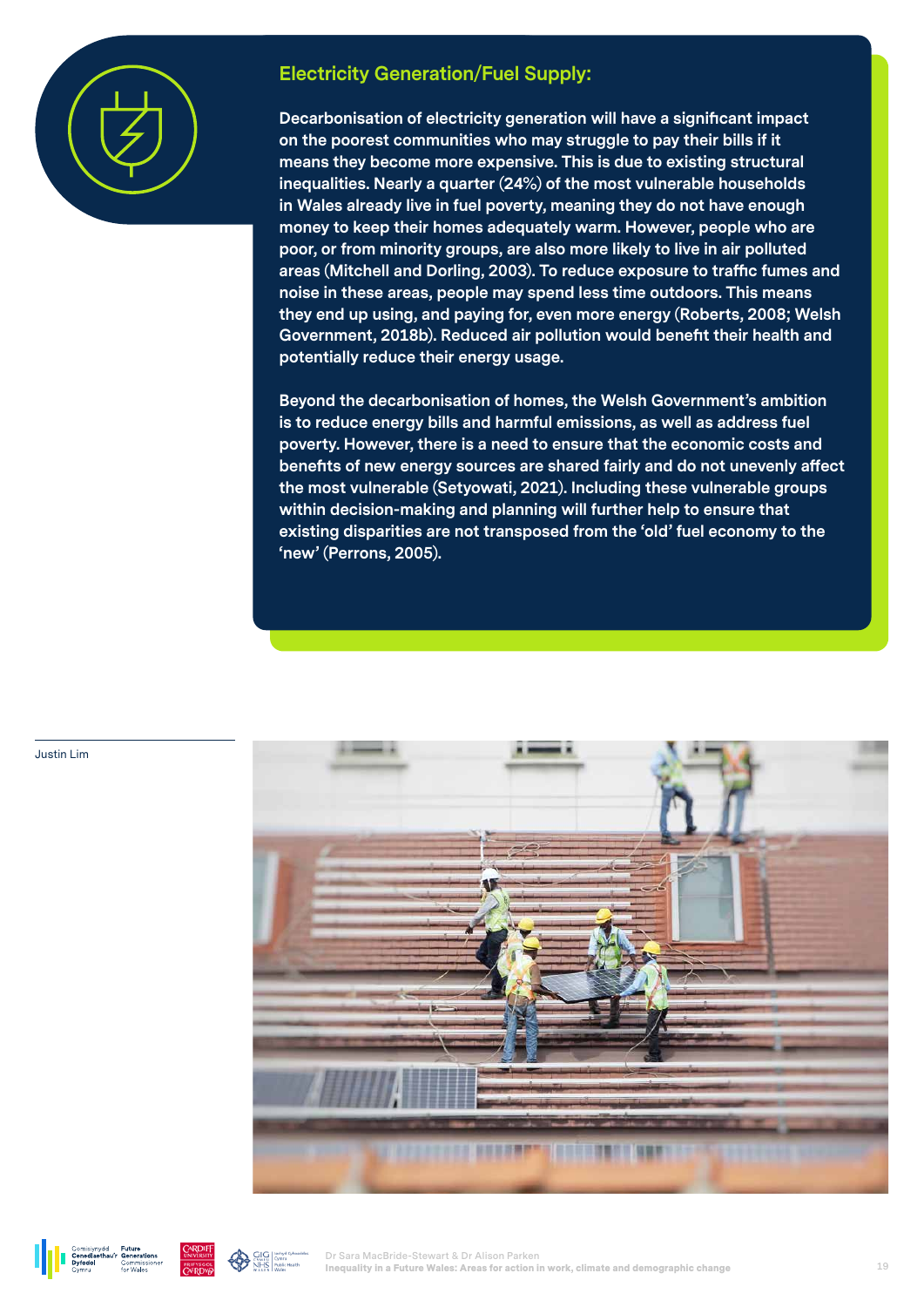

#### **Agriculture/Land Use/Forestry:**

**In the CCC (2020) report, Wales is reported to have a significantly higher proportion of total emissions from agriculture (16%) compared to the UK (10%). The report recognises the value in reducing emissions from agriculture in Wales while also focusing efforts to 'keep carbon in the ground' by growing forestry, protecting peatlands and pasture, and changing how land is used (Ostle et al., 2009; Goldstein et al., 2020). These solutions are said to reduce pollution and improve energy efficiency, biodiversity, and well-being (Kabisch et al., 2016). However, the impacts on inequality in terms of how land is used and whether those with the most to gain from the benefits of changing land use are those with the most social and economic need, are largely uncertain (Dasgupta, 2021).** 

**In their report for the UK 2070 Commission, researchers explain how imbalances in economic activity and related social and environmental conditions across the UK creates 'left behind places' and communities (Tomaney et al., 2019). For example, the Welsh Food Poverty Network (2020) notes that not having enough money to reach affordable food shops or access a nutritionally balanced diet is now a common reality for many Welsh consumers. Ensuring that organic low-carbon food is available and locally grown could exacerbate inequalities, particularly if it is not affordable to some (CCC, 2020).** 

**The COVID-19 pandemic has demonstrated the importance of green spaces to people's social and cultural lives, as low-cost places for recreation and connection. It is well documented that when local environments are polluted or degraded there are significant negative impacts on people's health and well-being (Lade et al., 2017). Poorer communities can struggle to access good quality green space near to where they live, often because it is more degraded, has poorer lighting, more litter and more anti-social behaviour. A lack of access to good quality green space, on top of being more likely to face work and housing insecurity, creates a cumulative negative burden on health (Cronin-de-Chavez et al., 2019). It is only recently that attention has been given to how gender, poverty, or ethnicity may affect people's experience of, or access to, good quality public green spaces, despite it being widely recognised as vital to people's well-being (MacBride-Stewart et al., 2016).** 

**Despite these findings there is a gap in the data about the social, cultural, economic, and environmental benefits of natural landscapes for the most deprived. We recommend that more is done to understand, and reflect in policymaking, how the natural environment contributes to economic, cultural, and social well-being; how green spaces differ in terms of benefits; and most importantly, how the positive benefits of green spaces could be more fairly distributed across social groups (MacBride-Stewart and Headington, 2021).** 

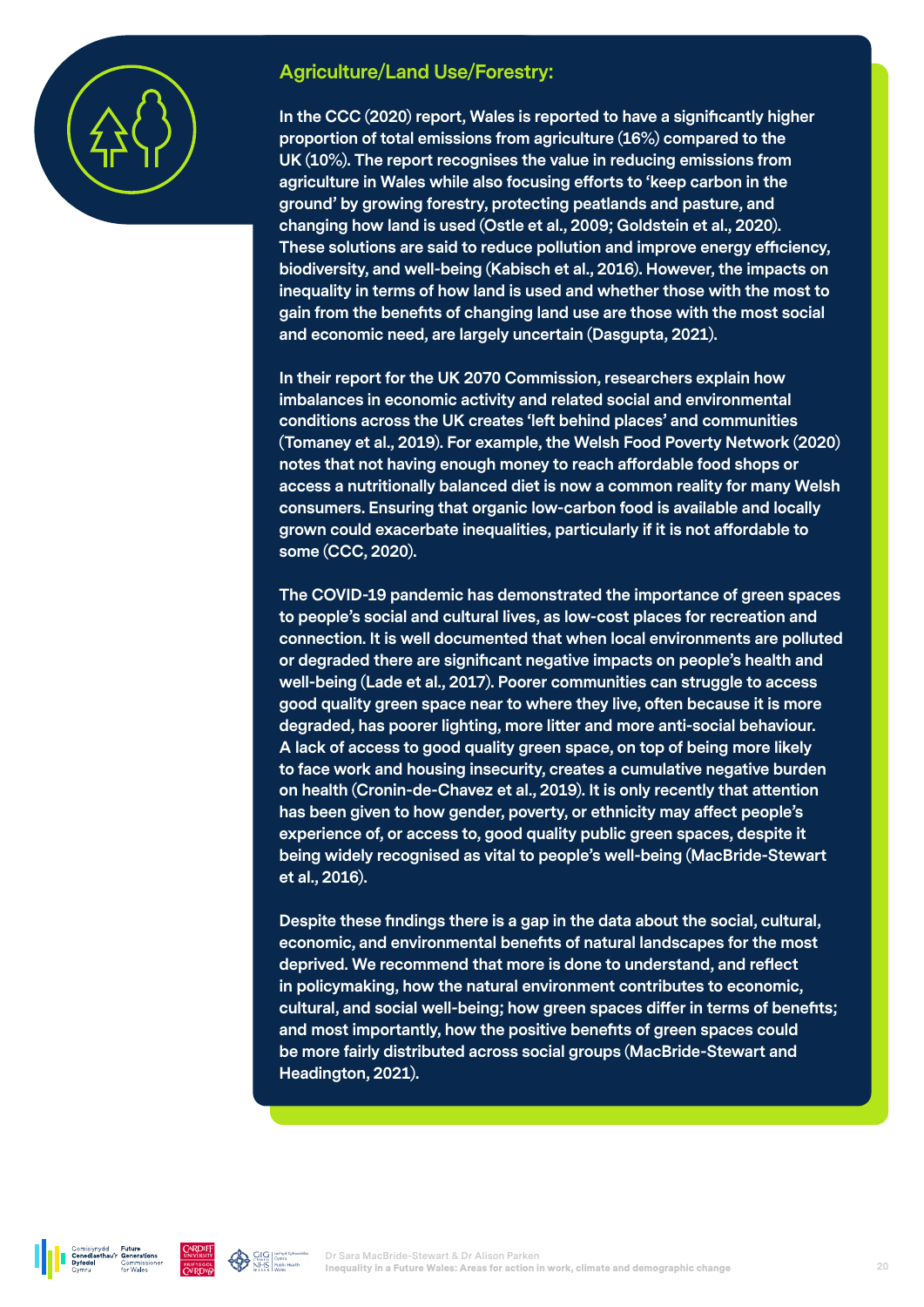

### **Aviation and Shipping:**

**Research has shown that currently 'lowest flight activity is among the least educated, and the highest among those with the highest level of education' (Gössling et al., 2020). Research also shows that disabled people fly less due to cost barriers (Poria et al., 2020). Yet there is a lack of data to show how ethnic minorities, disabled people and people in the lowest socioeconomic groups might be affected by future changes in cost, availability and desirability of flying.** 

**Prior to the COVID-19 pandemic, international tourist arrival data and air passenger numbers worldwide were projected to still be increasing up to 2030. Currently, prospects for decarbonising the airline industry were under considerable discussion. An increased awareness of the climate implications of air travel has led to calls for people to fly less. So called 'flight shaming' has emerged, which is an undesirable approach given that the necessity of air travel cannot be generalised across the whole population (Gössling et al., 2019). There is a clear trend ahead in differential access and use of air travel between socio-economic groups, where flying is predicted to become prohibitive to the bottom 80% of society while those with higher incomes are expected to be less affected (Klein et al., 2017; Lopez et al., 2016).** 

**Previous work on carbon or ecological foot-printing is one way of identifying the relative emissions between social groups (Alsamawi et al., 2017). It has been proposed as an equitable way forward for understanding how emissions outputs differ between social groups and for which groups social and cultural changes in relation to the need to travel should be addressed (Oswald and Ernst, 2019).** 



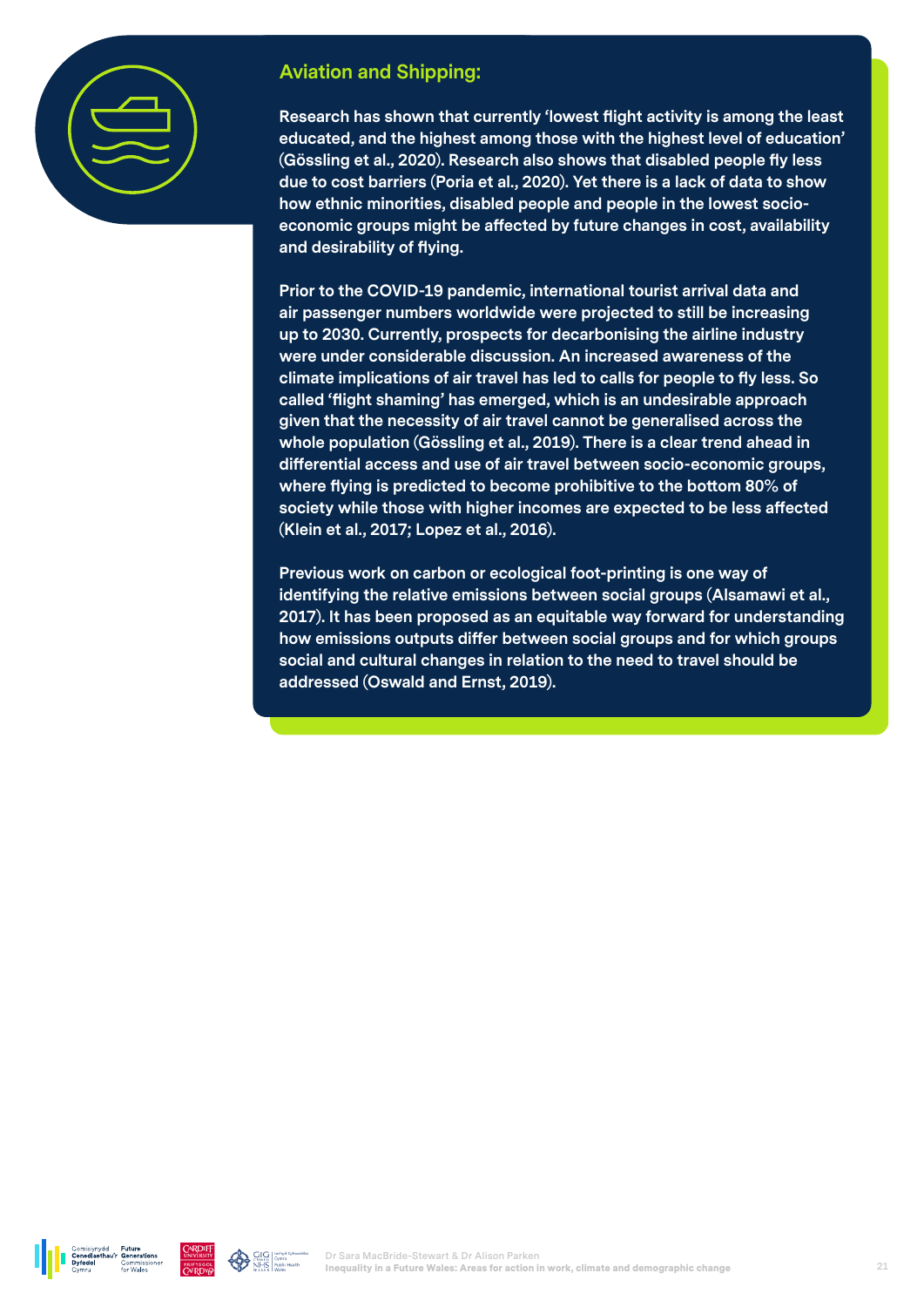

#### **Waste:**

**The Welsh Government 2017 Future Trends report noted that there had been good progress on waste reduction in Wales. There are different responses to climate change among different socio-economic groups and by gender and disability (Islam and Winkel, 2017), but there is a research gap about whether this translates into recycling or waste reduction. There is some evidence that women and people who are affluent are more likely to undertake pro-environmental actions. However, women are also more likely to be involved in purchasing, processing, and disposing of household goods. Resources that support recycling are more likely to be distributed in urban and affluent areas (influenced by budgets, resources and even assumptions about resident's pro-environmentalism). In future it is important that the different resources needed by different communities to support pro-environmental actions, such as recycling, are considered.**



**The need to continue driving down both the levels of air pollutants and nitrous oxides was brought home starkly by the COVID-19 pandemic. People from ethnic minority backgrounds who were hospitalised for COVID-19 were more likely to come from areas with the highest levels of deprivation and the highest levels of pollution (British Academy, 2021). The British Academy (2021) report also showed that the 'lockdown' responses to the pandemic led to a big drop in pollution levels, returning at one stage to levels last seen in 2006. It also showed evidence of a wide range of structural factors being responsible for differences in the death rates between various groups. For example, men experience higher levels of pollution at work, due to employment type, and women experience higher levels of air pollution in the home due to poor housing (British Academy, 2021).** 

**An equality approach to climate change needs to reduce the exposure of disadvantaged groups to pollutants (for example actively monitoring and reducing air pollution in streets). At the same time structural factors like poor quality housing and proximity to pollution sources that increase susceptibility to health risks, and that reduce the capacity to cope with, and recover from these exposures need to be addressed (Islam and Winkel, 2017).**



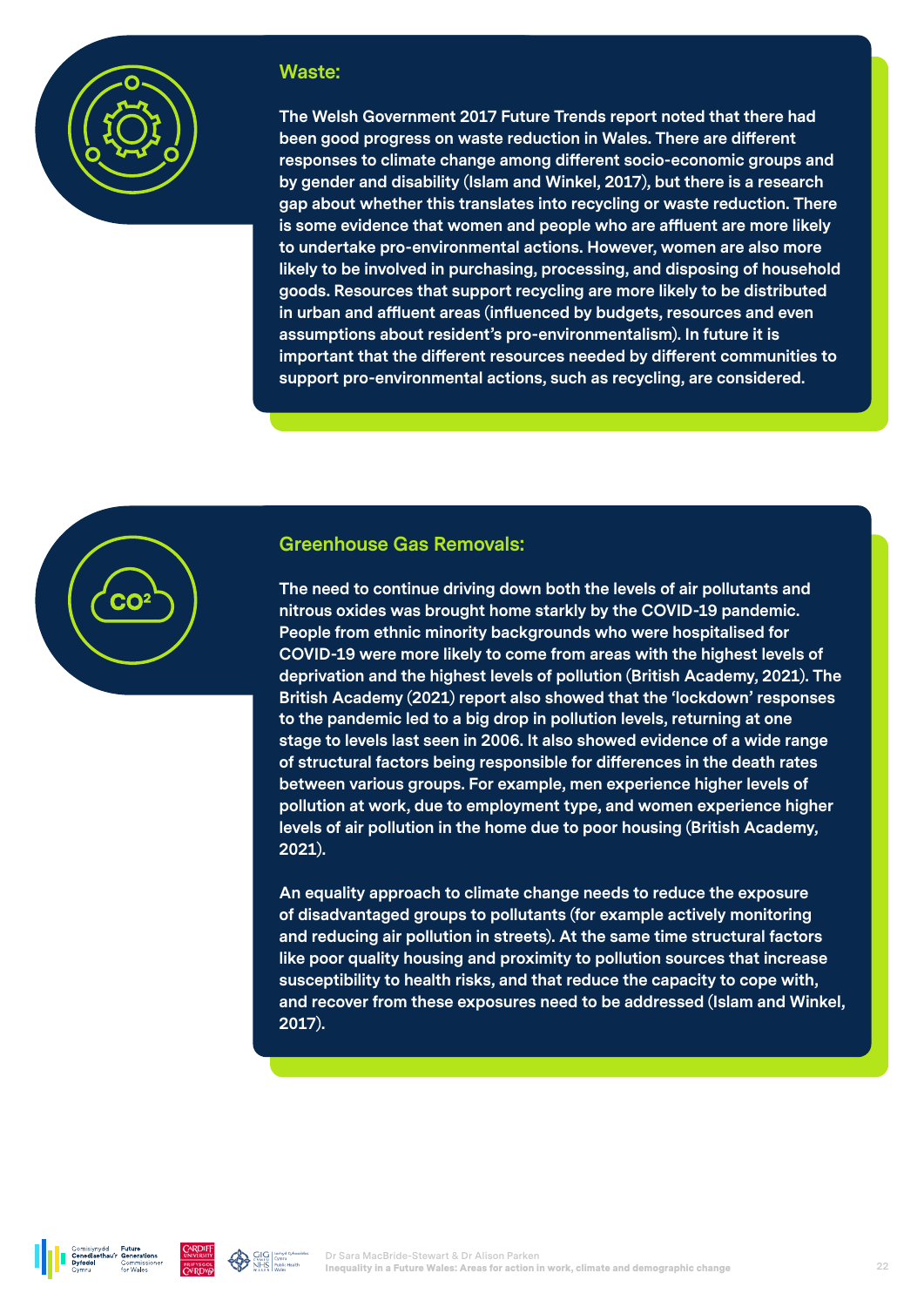

#### **Behaviour Change:**

**The longer-term response to climate change or to an extreme event like COVID-19 is unknown. However, in the COVID-19 pandemic and especially during the first 'lockdown', there was an increase in the use of green spaces and local parks, time spent exercising and preparing meals, and an overall improvement in the positive interest in nature. This does not seem to have been sustained though, apart from an overall increase in the appreciation of nature (ONS, 2021a). What the data also shows is that changes, like exercise, were not equal across all groups. Women and single parents had less time for themselves (ONS, 2021b). Access to and use of nature and the outdoors for recreation and exercise is unequal and is shaped by social and cultural factors such as the distance from where someone lives and the caring responsibilities that they have (MacBride-Stewart et al., 2016; MacBride-Stewart and Headington, 2021).** 

**Behaviour change policies can unjustly displace responsibilities for emissions reductions onto vulnerable groups. Foundational questions, such as what counts as acceptable inequalities in the different access to resources that can bring about social change, need to be addressed. One mechanism for answering these questions is by ensuring that those most vulnerable to and affected by climate change strategies, are included as part of the decision-making that sets out plans for equitable access (Webster et al., 2016). Such effort is currently supported by the 'five ways of working' framework as part of the Well-being of Future Generations (Wales) Act 2015.** 

The evidence from this overview suggests that decarbonisation is often framed as being beneficial for marginalised communities as well as addressing climate change. However, an analysis of the literature shows the risks of perpetuating further inequalities in each area. There are opportunities for positive change, but there is also concern that thinking about climate change has narrowed in recent years, with a move away from biodiversity and ecological footprinting to decarbonisation. This more technical and functional approach contributes to inequalities because it can avoid considerations of the social or the lived experiences of communities. It is also important that climate change thinking does not become siloed and separated from equalities thinking and understanding.

Future strategies need to include those most affected by and most vulnerable to climate change and related policies. We suggest generating regional Citizens Assemblies as part of a public engagement approach so that local communities are involved in decision-making processes. This affirms and builds on the existing work of local authorities in Wales who are currently engaging the public on climate change e.g., Blaenau Gwent Climate Assembly and Rhondda Cynon Taf's 'Let's Talk Climate Change' online conversation.



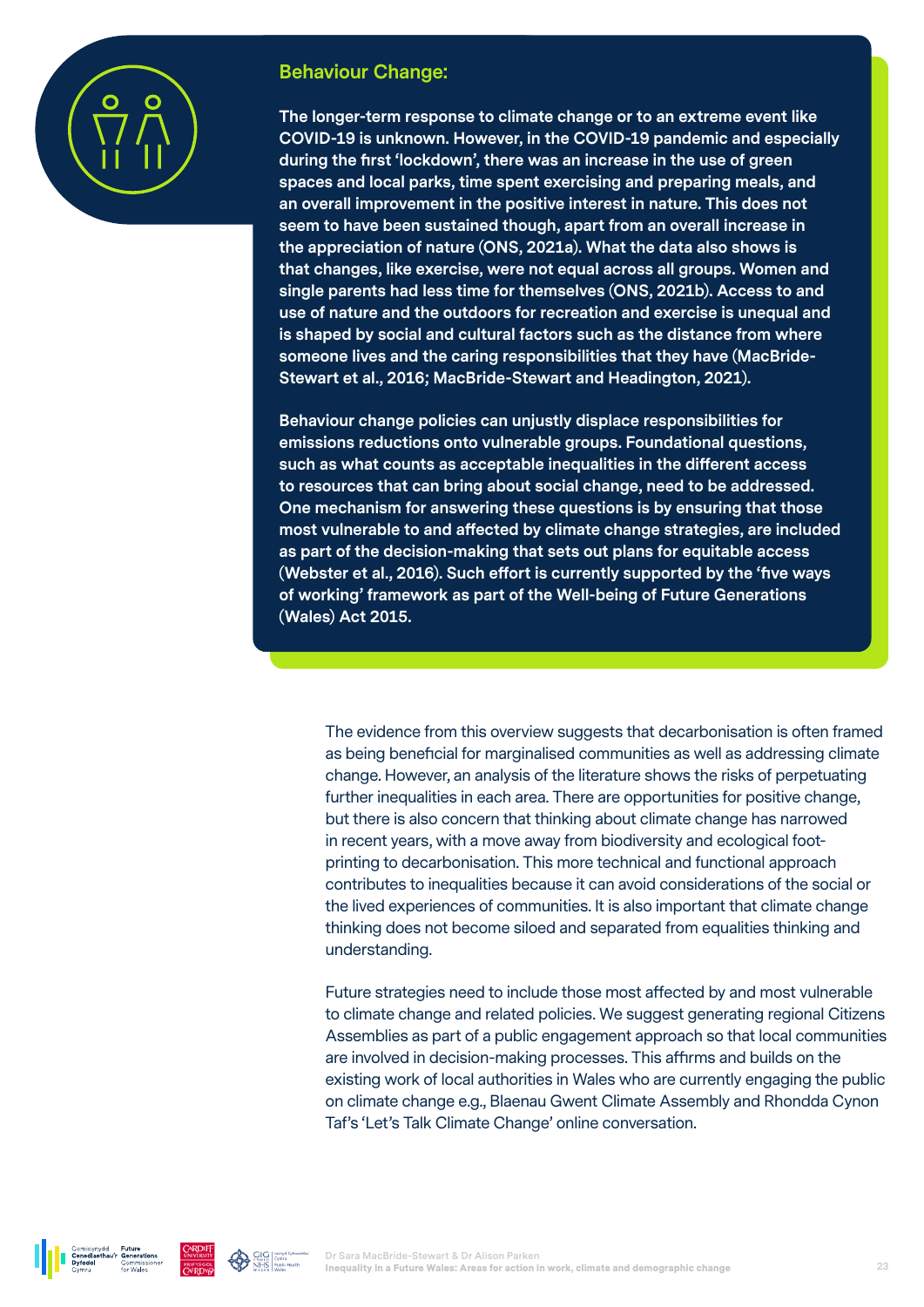In its review of Wales' progress towards Net Zero, the CCC (2020) called for a Just Transition approach that formalises human rights and environmental justice in the decarbonisation agenda. Just Transition $10$  can be a way forward towards widening Net Zero through integrated efforts to reduce inequalities across climate change and environmental decline agendas. Building on existing initiatives in Wales (including legislation), we would support a place-based approach towards a Just Transition considering the work that the Public Services Boards already do as part of their Well-being Assessments and Plans under the framework of the Well-being of Future Generations (Wales) Act 2015.

#### **Areas for Action**

These areas for action have been informed by our review of the literature and initial discussions with stakeholders. They will be tested and developed further with stakeholders in the next phase of this work.

#### **Areas for Action**

**1**

**Ensuring that all climate change/ decarbonisation strategies progressed also reduce inequalities now and in the future by considering how they may impact on different groups and communities before decisions are made. This needs to recognise the overlapping importance of a wide range of policy areas to equalities and climate change/ decarbonisation, such as housing, transport, energy, rurality, and access to green space. The solutions should be tailored to each of the decarbonisation strategies learning from the existing experiences of inequality (i.e., in housing etc.).** 

#### **2**

**Involving those affected by climate change and decarbonisation in policy decision making, either through existing platforms or by trialling new ones e.g., creating Citizens Forums as part of a Just Transition approach.** 

10. Just Transition is used to describe processes needed for equality in climate and environmental changes. We advise integrating three understandings of just transition: i) the human right to have an equal share in the benefits and burdens of climate change, ii) the human right to access the benefits of energy transitions at any stage of life and iii) the environmental justice actions needed to involve people in development, implementation and enforcement of environmental laws, policies, and regulations (Heffron and McCauley, 2018).





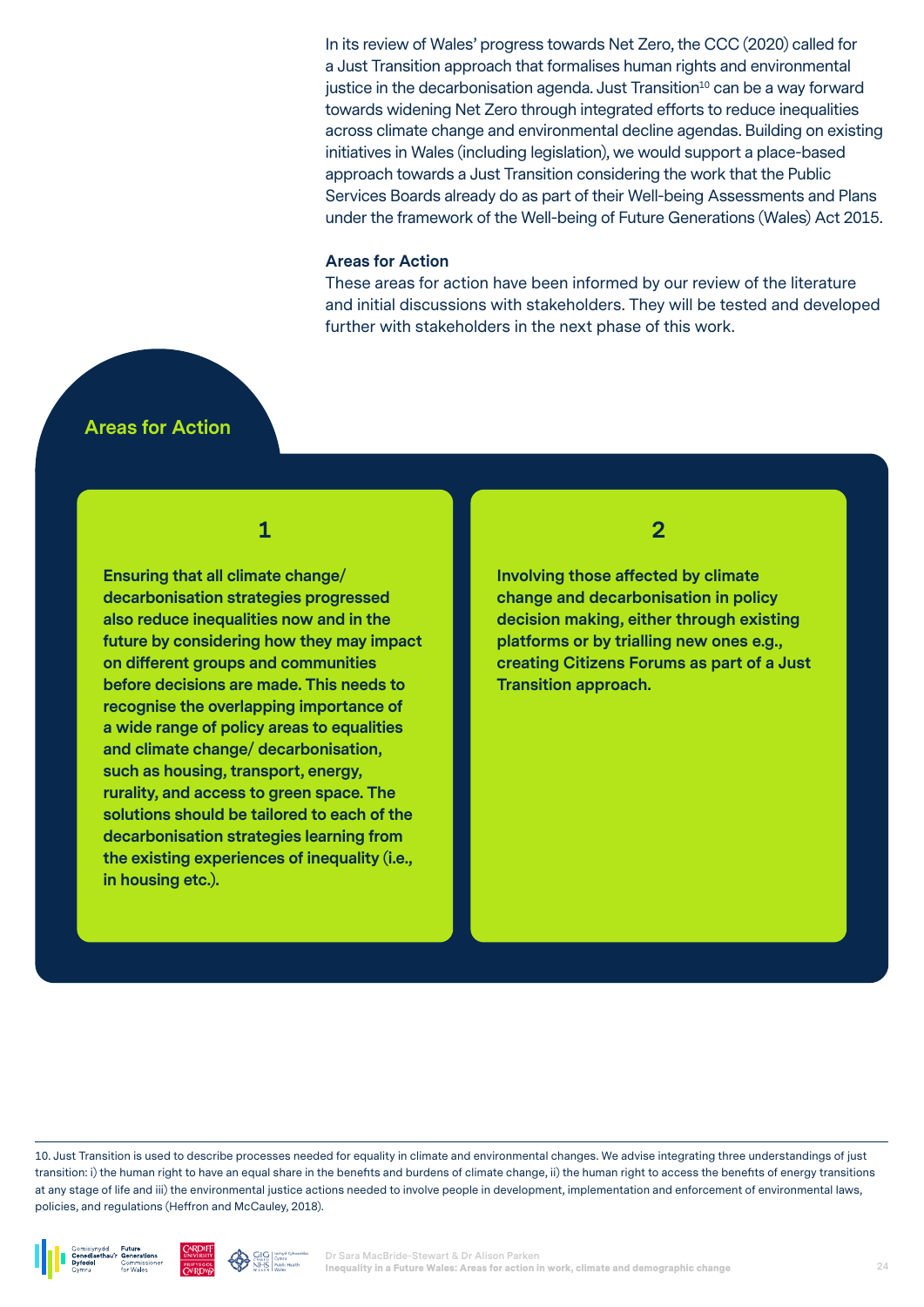**Wales' population is the highest it has ever been, but it is also ageing because of falling birth rates and migration (Welsh Government, 2020a). The population is expected to continue to grow and then fall as we move to 2050, although this may be slowed by improvements in life expectancy (Sion 2019). However, there is a growing understanding that such improvements are not evenly distributed across different population groups.**

> Improvements to health care services, an increase in the number of households that are heated in winter and decreases in air pollution levels, are positive examples of actions supporting people to live longer (Harlan and Ruddell, 2011).

The emergence of regional variations is also important. Southeast Wales has the most even distribution across its age groups and the largest population growth, but recent data shows that less populated areas, like Ceredigion, are already experiencing population contraction. Wales is also becoming a more ethnically diverse nation (UK Govt, 2018). The percent of population who do not describe themselves as White British rose to 4% in 2011 from the previous census (ONS, 2015).

An ageing population may result in a rapid rise in inequalities and disruption of the traditional balance of education, work, health, and social care provision. Each of these social systems provides for people across all age groups and are organised to support the different needs of each. The changing pattern of ageing has implications for the roles of older workers, the availability and type of work, their financial stability and security (pensions and savings), and the resources available for care and support (D'Arcy, 2018).

Social and health care costs will increase (Klein et al., 2017). Projections for an ageing workforce mean that there will be proportionately more people of pension age for every person of working age compared to now (Foresight, 2016). The younger generations are predicted to have less wealth than the previous generation: those aged 25 today are expected to accumulate 84% less wealth than 25-year-olds from five years ago (ONS, 2018). The need for greater resources to support an ageing population is predicted to produce consequential impacts on health and social inequalities (Harper, 2016).

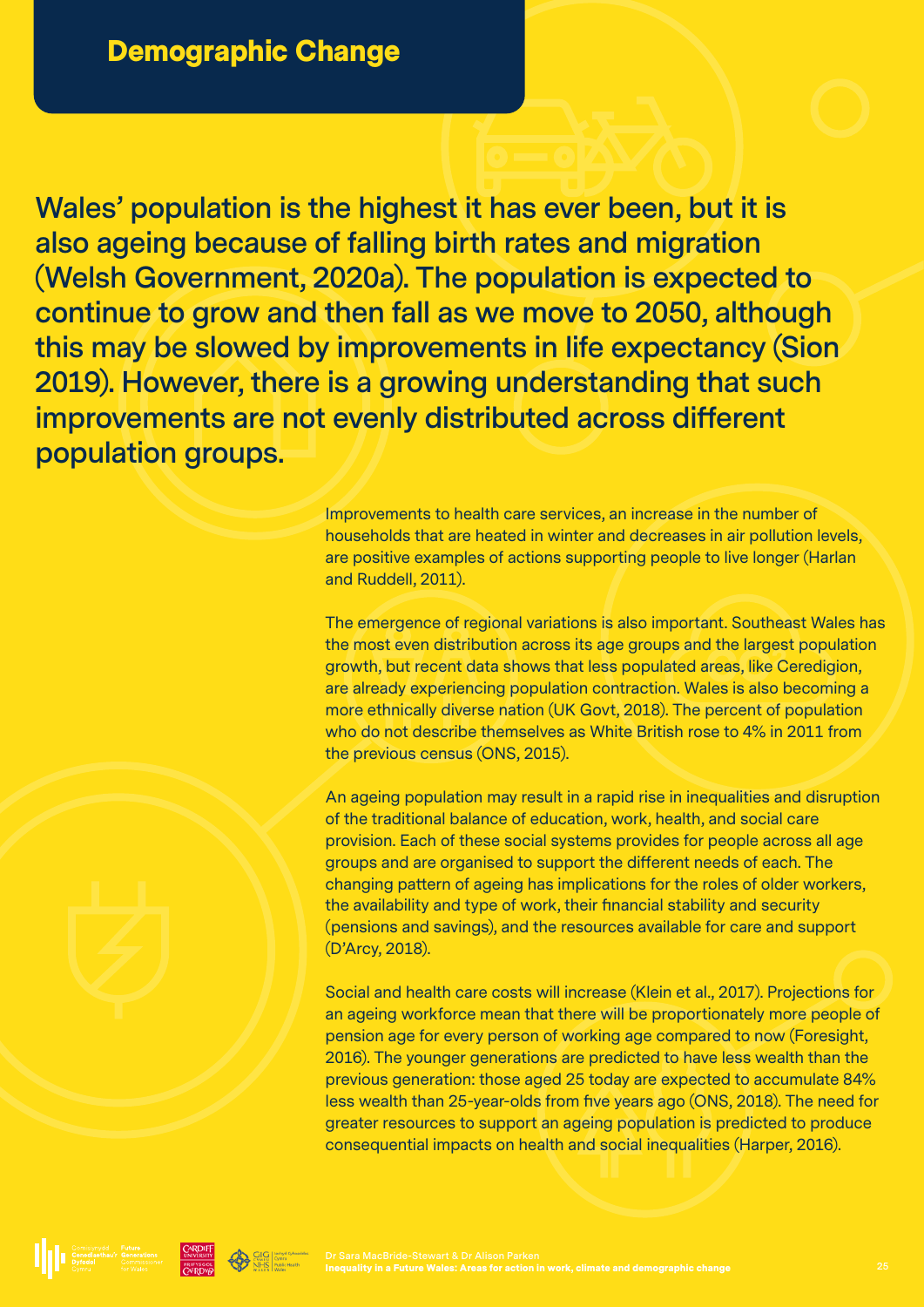Older age was the most salient factor in the health inequalities exposed by COVID-19. Data from the ONS has shown that 'people who were aged 80 or older were 70 times more likely to die than those under 40' (Public Health England, 2021). The risk of dying was also higher for men, people living in the most deprived areas and ethnic minority groups. As Marmot (2020) concludes, much of this difference can be attributed to where people live and to socio-economic disadvantage, with existing inequalities leading to the worst outcomes for older people.

It is the case that an ageing population should be viewed positively. There can be opportunities for older people to retrain and remain economically active for longer. It is also likely that there will be more women in the workforce, and that a proportion of older people will be in good health (Klein et al., 2017). However, it is important to understand how social and economic inequalities across the life-course contribute. Economic inactivity due to long-term illness or disability or significant caring roles, reduces health and employment prospects into older age (Foresight, 2016).

Women, including those from ethnic minority communities, are more likely than men to have to provide care for another, or not to have carers and support (Johl 2016; Vlachantoni 2019). With the predictions for the future of work, there may be less jobs in the green economy for women, which may also mean more social and financial pressure on women to provide unpaid care due to expectations of a caring role. If current patterns of mixing care and part-time employment continue, women may experience lower levels of financial security, whilst living longer. The care burden for women across the life-course needs to be considered, so that inequalities are not solidified as the population ages.

The number of people living alone and without family members is increasing. People aged 65 and over now make up 45% of single person households. An increase in the numbers of older people living in isolation or living alone challenges the assumption that older people have viable networks of care and social interaction. The rapidly changing digital environment has been proposed as a solution for this, digital technologies can provide older people with opportunities that would improve their ageing experience, like easier to access family, medical help as well as new social outlets.

In the context of COVID-19, many GP consultations are now being conducted via video or telephone (British Academy, 2021). However, older people do not always have digital skills and there is a research gap in understanding the implications for their access to such services. There is evidence too of a digital rift or divergence between generations where the needs, values, opportunities, and skills to engage in digital technologies and services may differ between generations. New possibilities about how to bridge that gap should be explored.



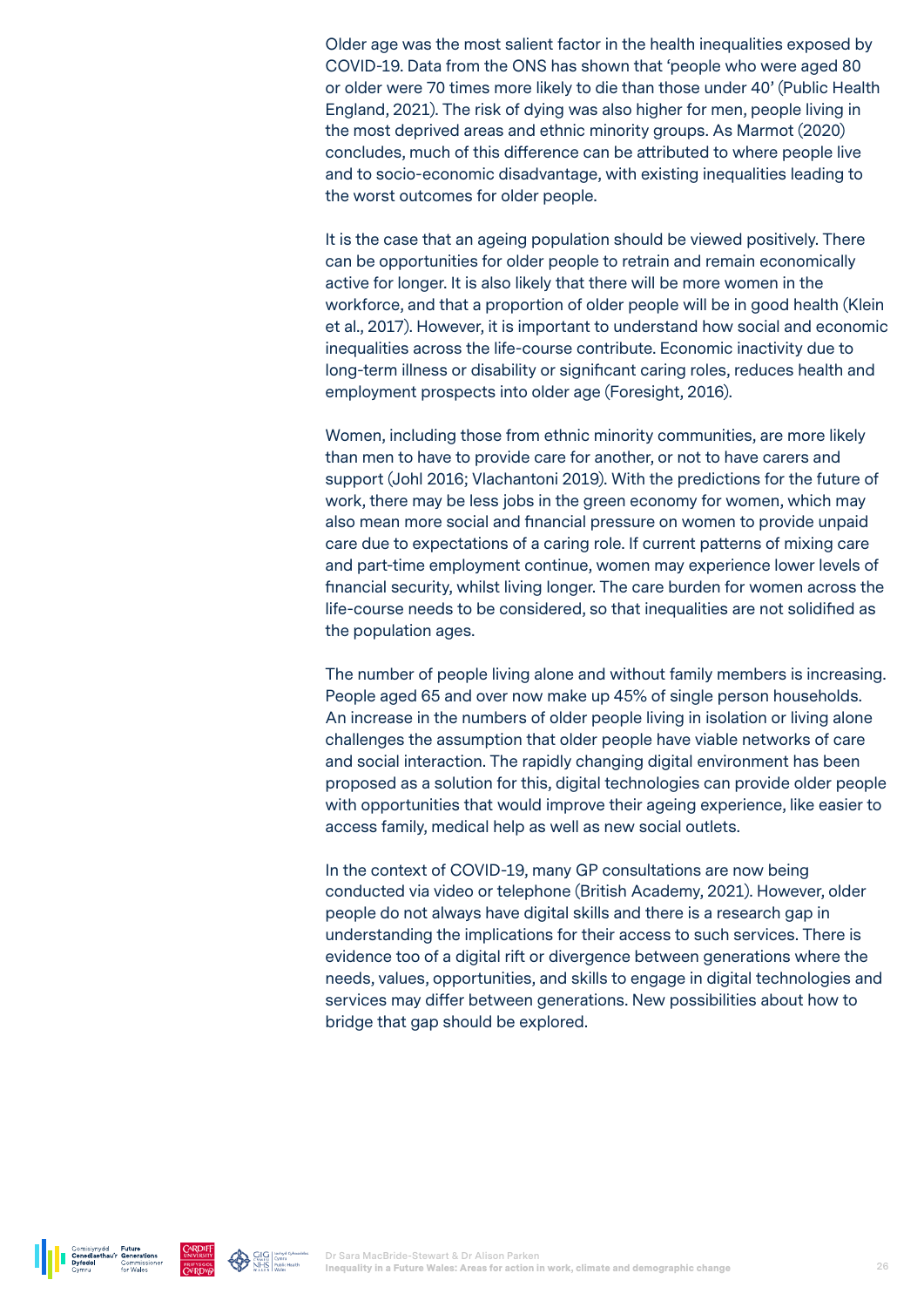Considerable uncertainties exist. However, there are two aspects that the evidence cannot overlook. Firstly, inequalities emerging in older age are often cumulative - acquired over a life-course of differential and often incremental opportunities (British Academy, 2020). Secondly, they are created by the social and cultural conditions of older age itself - disability, age discrimination, and loss of income, social status, and networks.

Figure 3 (below) sets out where we are now and provides examples of challenges and opportunities for change towards 'the Wales we want'. The figure focuses on making inequalities across all generations a thing of the past.



#### **Where we are now**

- **Increasing demand for public healthcare services and uncertainty around the funding of it**
- **Growing polarisation and division within generations, e.g., home ownership, digital literacy, and attitudes to the environment**
- **Improvements in healthy life expectancy stalling and widening of health inequality gap**

**Healthcare seeks to meet demand by offering more digital services without ensuring those in need, such as older people, have the necessary skills and access**

#### **Examples of challenges Construction Construction Construction Construction Construction Construction Construction Construction Construction Construction Construction Construction Construction Construction Construction C**

- **Healthcare services refocused on life-long care pathways (integrating workforce and users, older and younger needs)**
- **Design of care system and built environment works to bring communities and need together, reflecting changing needs through a life course**

#### **The Wales we want**

- **Public services promoting the long-term well-being of people and planet**
- **Young and older people have the means and opportunity to live long, healthy and fulfilling lives**
- **People are part of cohesive communities, drawn together across generations and backgrounds**

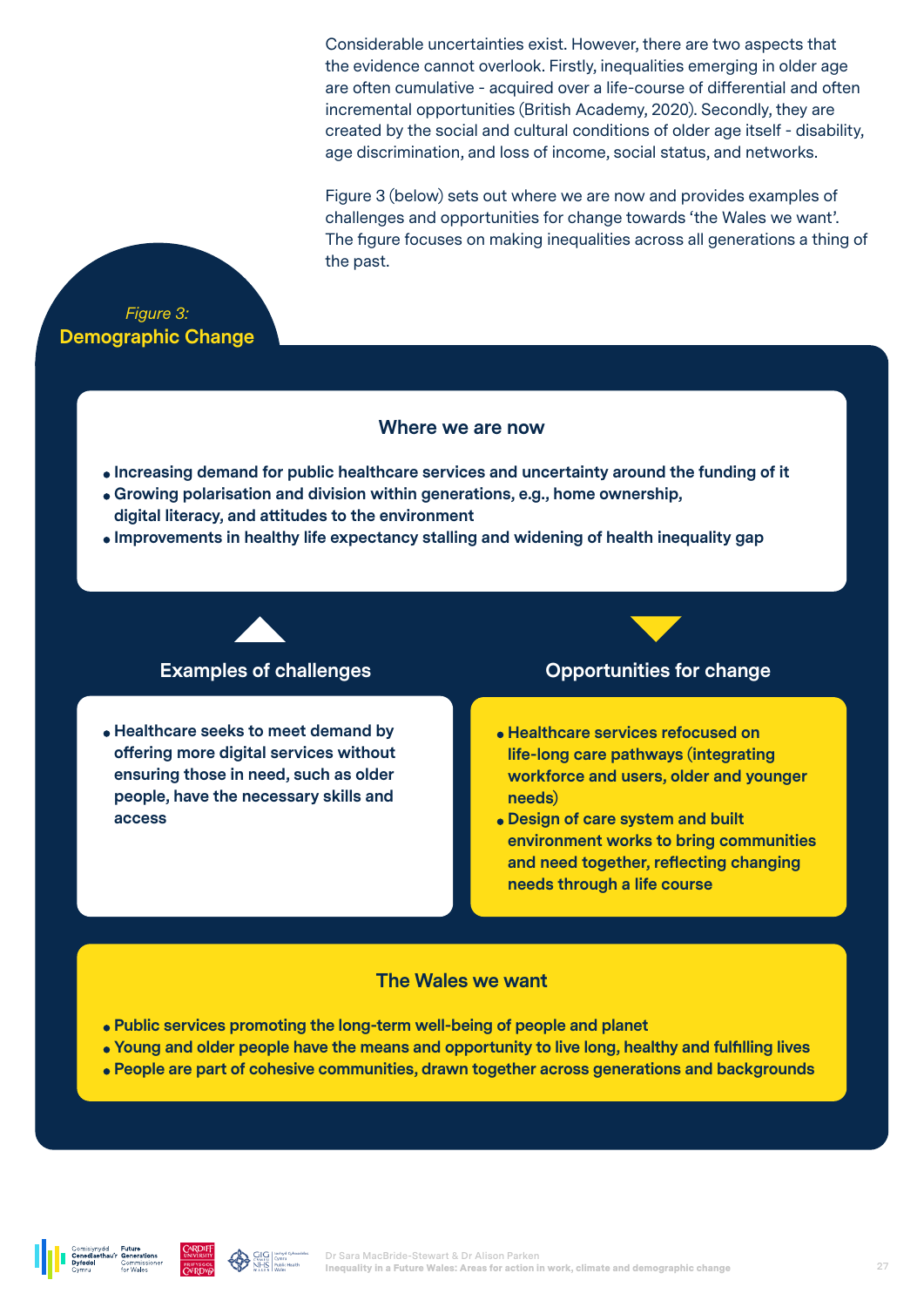

Nathan Andersonlah

The current uncertainty surrounding the financing of social care, will affect our capacity as a society to build meaningful solutions. This includes finding ways to address a reported decline in trust between the generations. The solution may be to build intergenerational relationships that work towards creating a shared understanding of a common problem, for example, loneliness, and its contribution to the rise in mental ill health across both younger and older ages (Welsh Government, 2019b).

The Women's Budget Group (WBG) (2020) has also advocated for a careled recovery, which expands the definition of green jobs to include care. This is an integrative approach that links care for the environment along with good, local, low carbon jobs/skills/training to childcare and the unmet care needs of older people, ultimately creating overall benefits for health, the environment, and the economy. The WBG notes that care is one of the most consistent gaps in existing policies that address futures and future inequalities. The first stage of thinking about what an intergenerational approach needs to do, is to consider the effects of unequal structures that shape care experiences across the life-course and to overcome traditional silos of age-related working (Marmot, 2020).

As a way of stimulating actions towards multi or intergenerational structures, we therefore propose investment in intergenerational approaches that seek to improve actions for an ageing demographic. This is in line with the Welsh Government's (2019) review of intergenerational mechanisms for improving health and well-being. Building on the existing work by the Older Person's Commissioner for Wales and the Children's Commissioner for Wales on intergenerational approaches, investment is needed to improve support for our ageing society. Such investment would support the creation of better conditions for a future society by setting out a method for integrating intergenerational solidarity into policymaking.

These areas for action have been informed by our review of the literature and initial discussions with stakeholders. They will be tested and developed further with stakeholders in the next phase of this work.

#### **Areas for Action**

**1**

**Putting age equality at the centre of new policy development (an intergenerational approach), particularly for health and social care, mental health, community cohesion, digital inclusion, and childcare. One approach would be to create an intergenerational forum for policy making with a focus on integrative working.** 

**2**

**Make care a shared and joint responsibility that meets the needs of a changing demographic. One approach would be prioritising a care-led recovery in the green transition.**



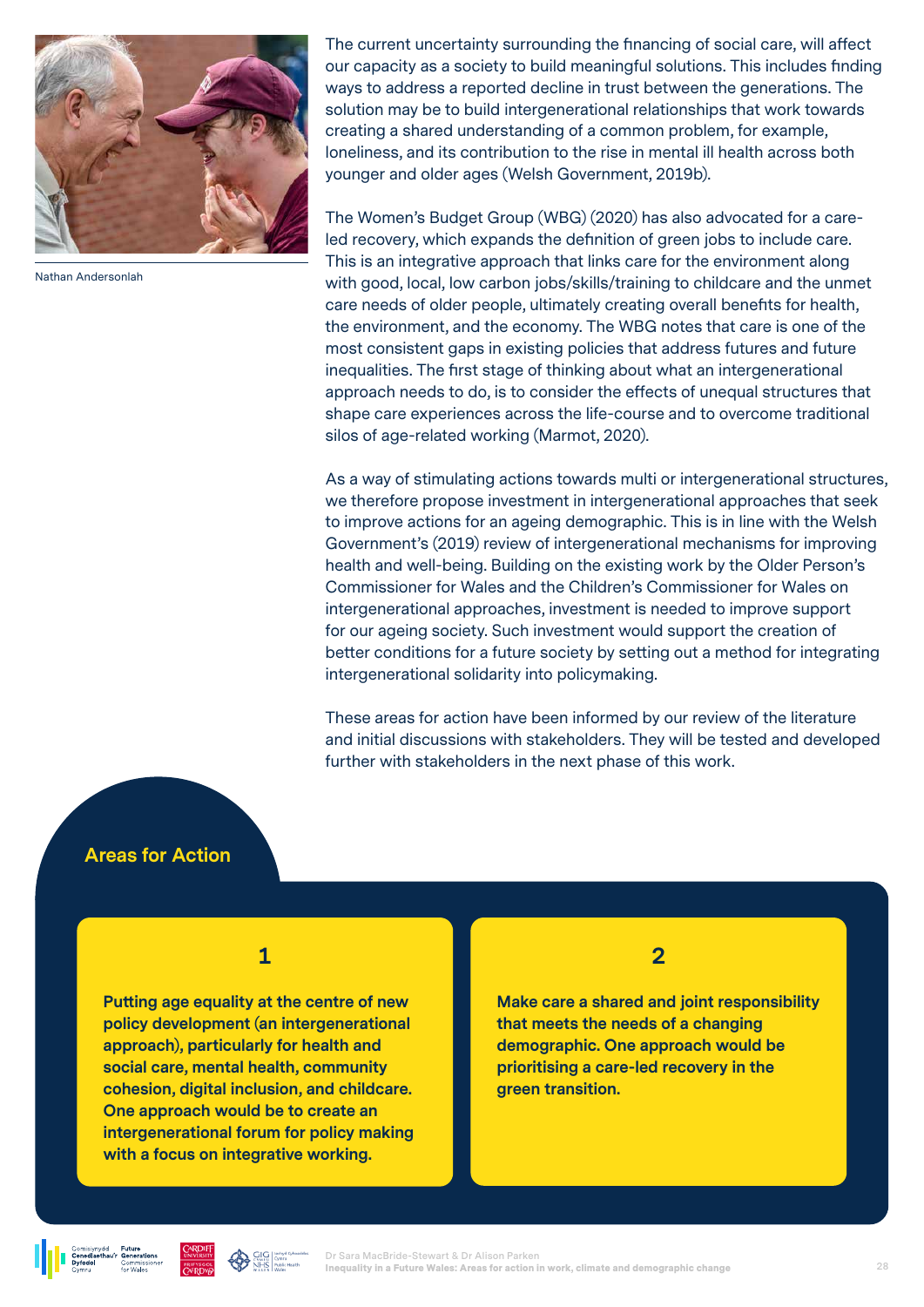## Long-term Proactive Policy Making: Well-Being, Equality and Human Rights

**To realise Wales' seven well-being goals, long-term thinking needs to be further embedded in policy development (FGCW, 2020). Long-term policies on the future of work, climate, and demographic change, should be considered as key sites where inequalities could be diminished. To do this, the sustainable development principle, the setting of objectives towards achieving the well-being goals, and the stepping-stones to achieving this (the five ways of working), as set out in the Wellbeing of Future Generations (Wales) Act 2015, need to be brought together in a cohesive policy development method.**

> The same has been said of achieving the statutory aims of the Public Sector Equality Duty - that a method is needed to bring together evidence and involvement in creating policy solutions, and the impact assessment and monitoring of policy solutions to promote equality (Parken et al., 2019).

In this respect we set out two models which have the potential to embed equality and sustainable development in long-term policymaking for further consideration, development, and integration.

#### The Integrated Equalities and Human Rights Mainstreaming Model

This is a collaborative 'learning practice' policy development model originally created to assist the Welsh Government with mainstreaming equality for all people and integrating human rights into policymaking on an intersectional basis (Parken and Young 2008, Parken 2010).<sup>11</sup> The method is based on creating collaborations between policy makers, academics, equality organisations and 'experts by experience', who together, undertake an open and exploratory evidence review process. The model begins by questioning the way social, economic, and cultural concerns are framed within existing policies, and leads to cross-cutting evidence-informed policy solutions.

11. An intersectional approach seeks to understand the way in which equality grounds such as gender, ethnicity, disability, and social class interact, producing unique experiences and compounding disadvantage in specific situations.







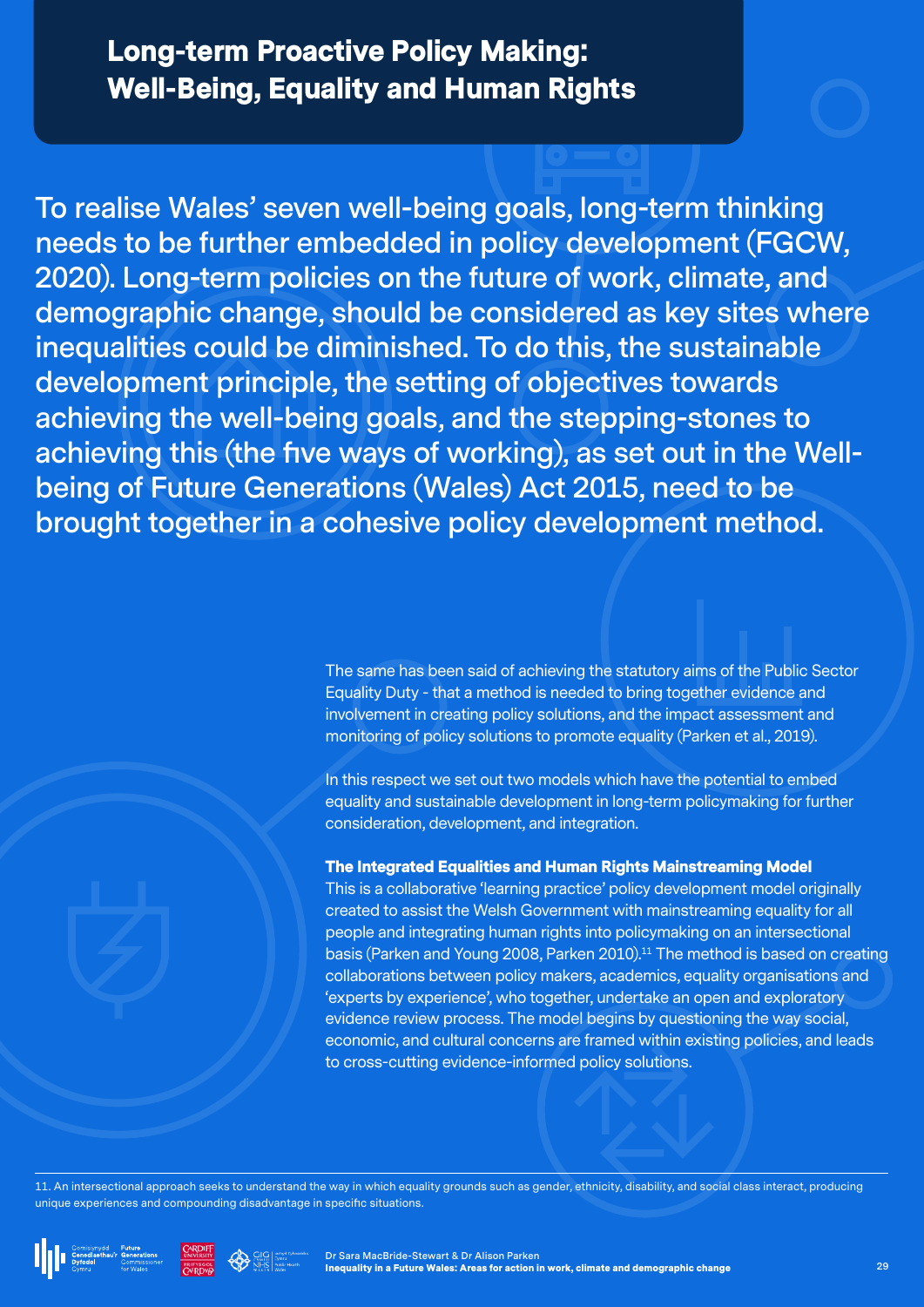

The equality mainstreaming model was developed in action research with representatives of all the equality strands, and differs from standard methods of assessing inequalities, as it does not start from a single equality ground, rather it holds all inequalities in view in an examination of a whole policy field, allowing the salient evidence to rise, enabling prioritisation (Parken, 2010). The processes within the model enable equalities evidence to 'activate' human rights, allowing us to draw on that framework for remedy or to improve public service standards. The model also creates 'political intersectionality'. This is where a solution for one equality ground also benefits other grounds but in different ways. For example, in an examination of unpaid carers, flexible working arrangements were seen to

benefit disabled people and older workers as well as women. It is important to retain single equality ground voices in this process to provide rich, in-depth knowledge and shared learning, as well as, through qualitative data, creating intersectional evidence (Parken, 2010).

The Welsh Government accepted the recommendation of the 'Aligning Equality and Well-being Working Group' (Parken et al., 2019), for a 'real-time', properly resourced, test of the model on a live policy issue, in a way that would also examine how to incorporate the requirements of sustainable development and the well-being duty. This was delayed by COVID-19.

#### Just Transitions Model

The Just Transition approach to embedding equality in climate, economy and environment approach policies is one that would: '... consist of a dual commitment to human well-being (with respect to income, education, and health) and sustainability (with respect to decarbonisation, resource efficiency and ecosystem restoration).' (Swilling et al., 2016).

This aim is underpinned by a vision, and a set of principles that each public body uses to define and develop their own transitional opportunities and challenges. For example, the Scottish Government's Just Transition Commission has adopted the International Labour Organisation principles (ILO, 2015).12 In summary, these are:

- Build a strong social consensus on the goals through proper investment in social dialogue;
- Respect and strengthen rights at work (including employment and social protection);
- Take account of, and ameliorate the considerable impact on gender equality of change (and we would add an intersectional approach to equality);
- Create social, economic, environmental policies (and we would add cultural) that foster enterprise to take up the new challenges and opportunities;
- Decent work for all as a core principle;
- And, avoid 'one size fits all' approaches.

12. Scottish Government, Just Transition Commission: www.gov.scot/groups/just-transition-commission/



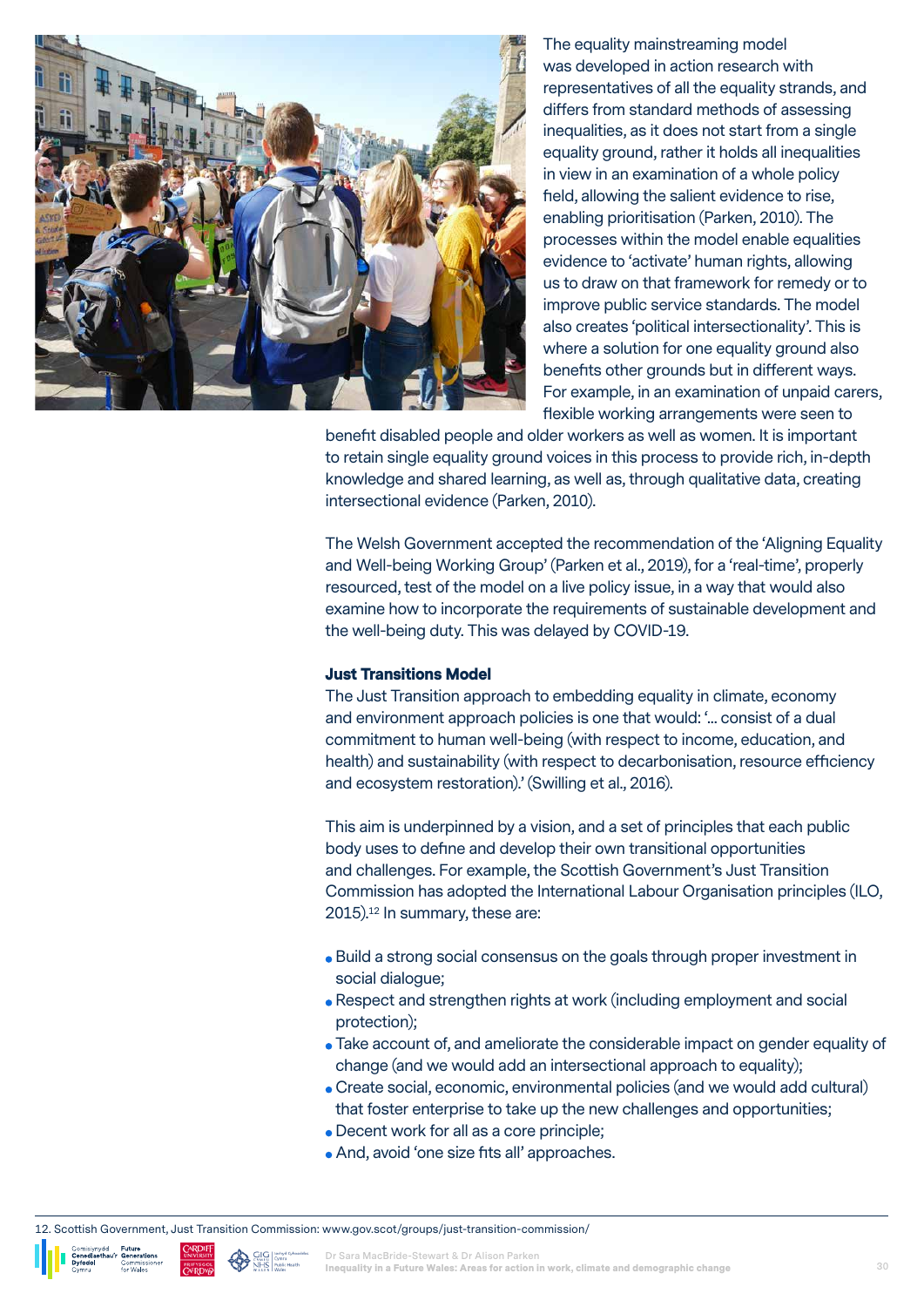However, the literature does not set out a procedural method for embedding just transition in policymaking. The Welsh Government have been committed to establishing a Climate Justice group as part of the 2019 Low Carbon Plan (WCPP, 2021). As the definition of Just Transition used in this report includes environmental justice and human rights that extend beyond decarbonisation and Net Zero, there is a need to orientate its approach to include this within existing policy frameworks. Building on the work by the Future Generations Commissioner for Wales for example, there is a need to improve support so that Just Transitions is embedded across all policy and decision-making areas. The existing legislation combined with local actions would be the starting point of creating such a method.

Either model, or a combination of the two, requires a cohort of 'experts by experience'. To ensure that participants are well informed and thus able to engage, there is a need for ongoing conversations and shared learning between environmental, futures training equalities advocates.

These areas for action have been informed by our review of the literature and initial discussions with stakeholders. They will be tested and developed further with stakeholders in the next phase of this work.

#### **Areas for Action**

#### **1**

**Exploring ways of embedding equalities in decision making processes. Options include Just Transitions and the mainstreaming equality and sustainability policy development models. Successful approaches would need to sit within the framework set out by the Well-being of Future Generations Act.** 

**2**

**Pursuing opportunities for ongoing shared learning between equalities advocates and policy makers around long-term thinking and planning. This should involve developing the expertise of equalities advocates in futures approaches and ensuring futures projects engage with equalities communities. This may be aided by the creation of an Equalities Future Forum or could build on existing forums.** 



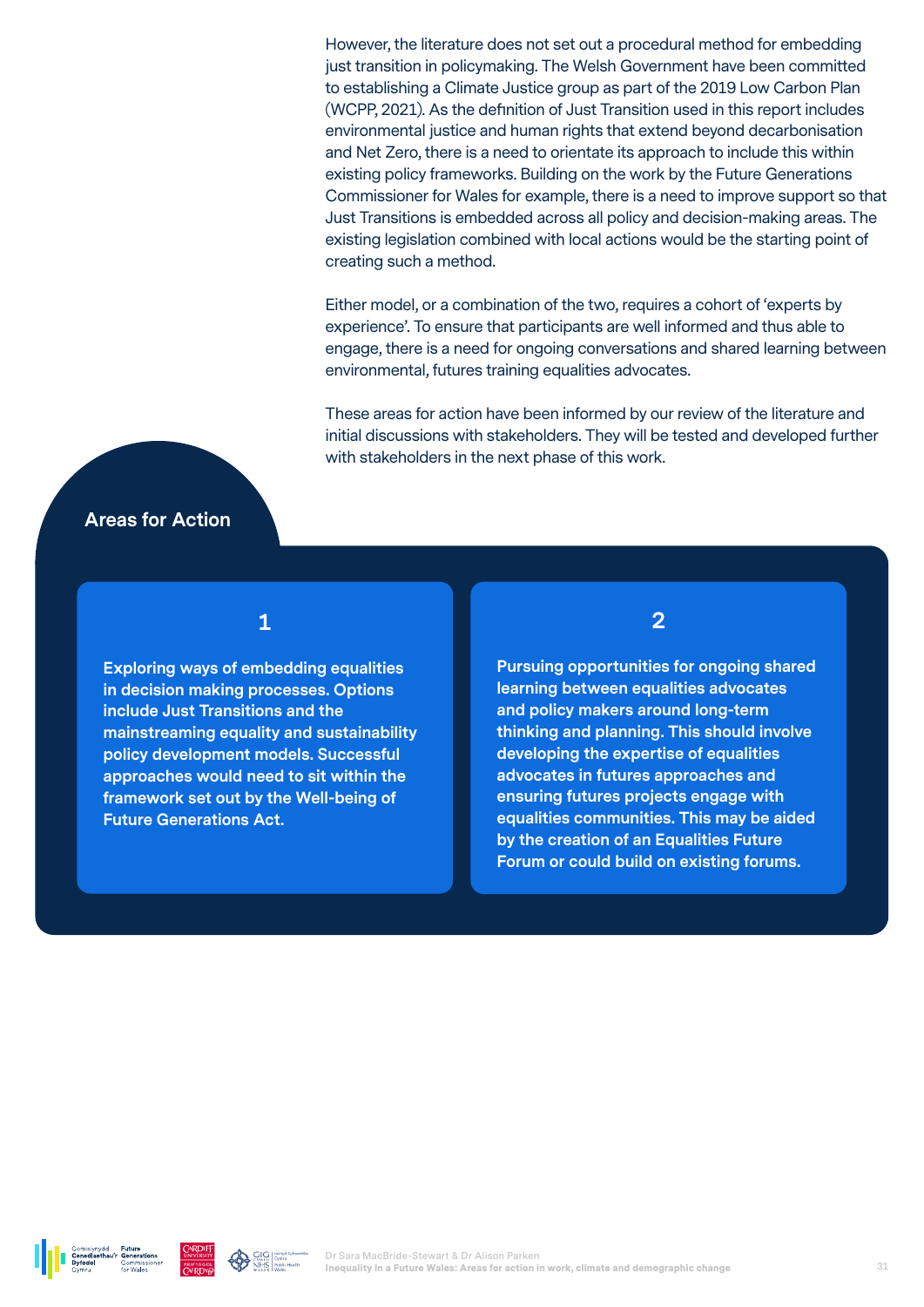## Discussion Group participants and individual discussions

Futures Workshop Participants **26th March 2021**

**Bevan Foundation Chwarae Teg Equality and Human Rights Commission Wales Institute for Welsh Affairs Older People's Commission Race Council Cymru Tai Pawb Wales Council for Voluntary Action Wales TUC Women's Equality Network World Wildlife Fund**

#### Further individual discussions:

**Welsh Government Wales Partnership Council Bevan Foundation Carers Wales Disability Wales Professor Caroline Lloyd, Cardiff University Susie Ventris-Field, Wales Centre for International Affairs**

Findings and Solution Testing Workshops **(various dates in April)**

**Bevan Foundation Equality and Human Rights Commission Wales Institute for Welsh Affairs Race Council Cymru Wales Council for Voluntary Action Wales TUC World Wildlife Fund**





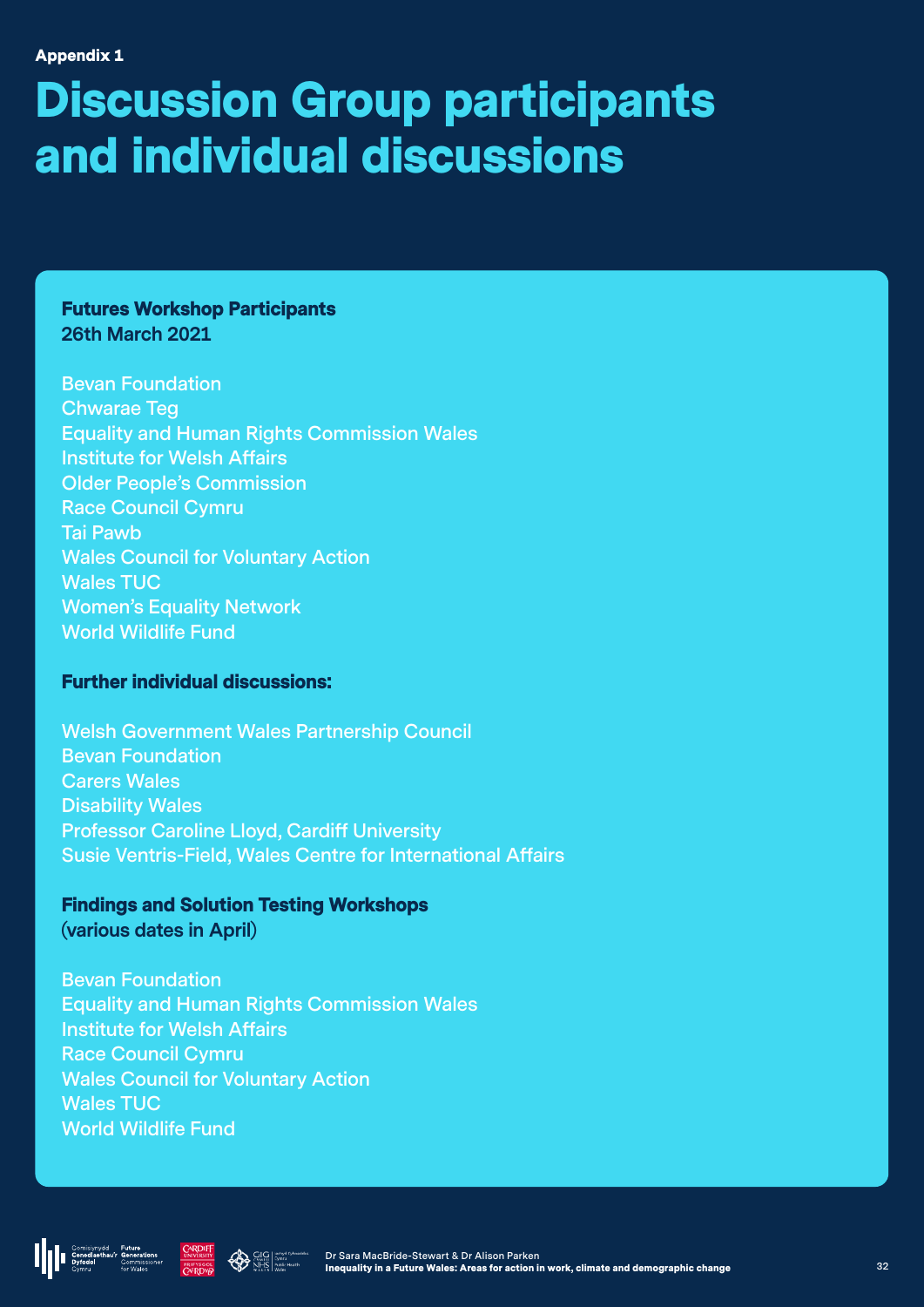## References

Arad Consulting (2020) *Baseline Evidence and Research Project for Gender Equality in STEM: Data review*, research report for the Welsh Government, retrieved from: https://gov.wales/sites/default/files/ publications/2020-11/baseline-evidence-and-research-project-forgender-equality-in-stem-final-report-data-review.pdf

Alsamawi, A., McBain, D., Murray, J., Lenzen, M., & Wiebe, K. S. (2017) *The inequality footprints of nations; A novel approach to quantitative accounting of income inequality, In The social footprints of global trade* (pp. 69-91). Springer, Singapore

Arsenio, E., Martens, K., & Di Ciommo, F. (2016) *'Sustainable urban mobility plans: Bridging climate change and equity targets?'*, Research in Transportation Economics, 55, 30-39.

Bevan Foundation (2020) *Learning a Living: Better Support for post 16 learners*, Merthyr Tydfil: The Bevan Foundation

Blundell, R., Costa-Diaz, M., Joyce, R. and Xu, X (2020) *'COVID and Inequalities'*, Fiscal Studies, vol. 41, no. 2, pp. 291–319 (2020) 0143- 5671

British Academy (2021) *THE COVID DECADE: Understanding the longterm societal impacts of COVID-19*. [accessed 06 April 2021] COVIDdecade-understanding-long-term-societal-impacts-COVID-19.pdf

Brooks, A., & Bryant, R. (2013) *'Consumption', in C. Death (Ed) Critical environmental politics*, London: Routledge. pp.72-82

Brown, P. (2019) Wales 4.0: *Delivering Economic Transformation for a Better Future of Work*, Cardiff: Welsh Government

Brynjolfsson, E. and McAfee, A. (2014) *The Second Machine Age: Work, Progress and Prosperity in A Time of Brilliant Technologies*, London: Norton & Co.

Christophers, B. (2021). *'A tale of two inequalities: Housing-wealth inequality and tenure inequality',* Environment and Planning A: Economy and Space, 53(3), 573-594.

Climate Change Committee. (2020) *The path to Net Zero and progress on reducing emissions in Wales*. https://www.theccc.org.uk/ publicationtype/0-report/05-wales-reports/ Accessed 01 May 2021.

Climate Change Committee. (2019) *The UK's contribution to stopping global warming. Net Zero - The UK's contribution to stopping global warming - Climate Change Committee* (theccc.org.uk) Accessed 01 May 2021.

Cronin-de-Chavez, A., Islam, S., & McEachan, R. R. (2019) *'Not a level playing field: A qualitative study exploring structural, community and individual determinants of greenspace use amongst low-income multiethnic families'*, Health & place, 56, 118-126.

Conceicao, P. (2020) *'Urgency of inequality and climate change raised* 





*by COVID-19'*, Development Co-operation Report 2020 Learning from Crises, Building Resilience: Learning from Crises, Building Resilience, 65-72

Cruddas, J. (2020) *'From the end of work to the dignity of labour'*, Futures of Work, Issue 17, 2nd December 2020, retrieved 15th March 2021, https://futuresofwork.co.uk/2020/12/02/from-the-end-ofwork-to-the-dignity-of-labour/

Curl, A., Clark, J., & Kearns, A. (2018) *'Household car adoption and financial distress in deprived urban communities: A case of forced car ownership?'* Transport Policy, 65, 61-71

Cynnal Cymru (2015) *The Wales we want report: Report on behalf of future generations*, Cardiff: Welsh Government

D'Arcy (2018) *The Kids aren't alright: A new approach to tackle the challenges faced by young people in the UK labour market*, London: Resolution Foundation

Díaz, Sandra Myrna; Settele, Josef; Brondízio, Eduardo; Ngo, Hien; Guèze, Maximilien; et al. (2019) *The global assessment report on biodiversity and ecosystem services: Summary for policy makers; Intergovernmental Science-Policy Platform on Biodiversity and Ecosystem Services* https://ipbes.net/sites/default/files/inline/files/ ipbes\_global\_assessment\_report\_summary\_for\_policymakers.pdf retrieved 20 April 2021

Dasgupta, P. (2021). *The economics of biodiversity: The Dasgupta review*.

https://assets.publishing.service.gov.uk/government/uploads/ system/uploads/attachment\_data/file/962785/The\_Economics\_of\_ Biodiversity\_The\_Dasgupta\_Review\_Full\_Report.pdf retrieved 20 April 2021

Felstead, A. (2021) *'Outlining the contours of the great homeworking experiment and its implications for Wales'*, report for the Senedd Economy, Infrastructure and Skills Committee, January 2021.

Foresight (2016) *The Future of an Ageing Population, UK Government Office for Science*, future-of-an-ageing-population.pdf (publishing. service.gov.uk) retrieved 01 May 2021

Findlay, P., Lindsay, C., MacQuarrie, J., Bennie, M., Corocoran, E., and Van Der Meer, R. (2016) *'Employer Choice and Job Quality: workplace innovation, work redesign and employee perceptions of job quality in a complex healthcare setting'* Work and Occupations, October 2016, Vol. 44, Issue 1.

Frey, C. and Osborne, M. (2013) *'The Future of Employment: How Susceptible are jobs to computerisation'?* Working Paper - Oxford University Engineering Sciences Department and the Oxford Martin Programme on the Impacts of Future Technology "Machines and Employment" Workshop, 17th September 2013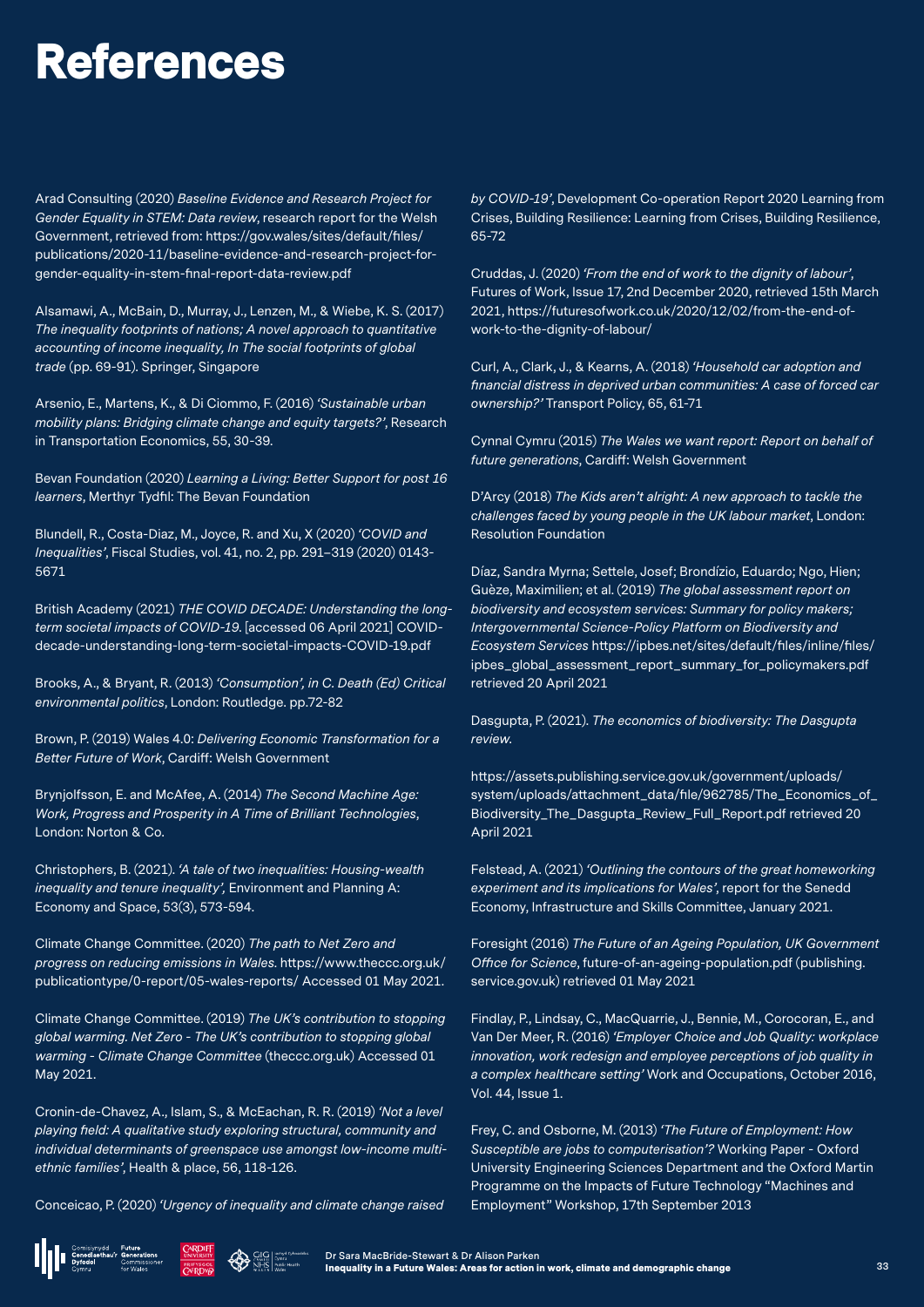Future Generations Commissioner for Wales (2020) *The Future Generations Report 2020, Cardiff: FGCW*

Future Generations Commissioner for Wales, New Economics Foundation (2021) Skills through Crisis: Upskilling and (Re)Training for a Green Recovery in Wales, research report for the FGCW, Cardiff: **FGCW** 

Goldstein, A., Turner, W. R., Spawn, S. A., Anderson-Teixeira, K. J., Cook-Patton, S., Fargione, J., ... & Hole, D. G. (2020). *Protecting irrecoverable carbon in Earth's ecosystems. Nature Climate Change*, 10(4), 287-295.

Gössling, S., Hanna, P., Higham, J., Cohen, S., & Hopkins, D. (2019) *'Can we fly less? Evaluating the 'necessity' of air travel', Journal of Air Transport Management*, 81, 101722.

Grieco, M. (2015) *'Social sustainability and urban mobility: shifting to a socially responsible pro-poor perspective'* Social Responsibility Journal11(1), 82-97.

Harper, S. (2016) *'Making the UK more Resilient to Age-Structural Change and Longevity: translating academic evidence into policy, Journal of Population Ageing*, 9(4), 285-287.

Kabisch, N., Frantzeskaki, N., Pauleit, S., Naumann, S., Davis, M., Artmann, M., ... & Bonn, A. (2016) *'Nature-based solutions to climate change mitigation and adaptation in urban areas: perspectives on indicators, knowledge gaps, barriers, and opportunities for action'*, Ecology and Society, 21(2).

International Labour Organisation (2015) Guidelines for a just transition towards environmentally sustainable economies and societies for all, ILO: Geneva

Islam, S. N., & Winkel, J. (2017) *'Climate Change and Social Inequality'* Islam: Climate change and social inequality - Google Scholar. Accessed 18 May 2021.

Johl, N., Patterson, T., & Pearson, L. (2016) *'What do we know about the attitudes, experiences and needs of Black and minority ethnic carers of people with dementia in the United Kingdom'?* A systematic review of empirical research findings. Dementia, 15(4), 721-742.

Klein, F., Bansal, M., & Wohlers, J. (2017) *Beyond the Noise: The Megatrends of Tomorrow's World.* LOGOPUBLIX Fachbuch Verlag. Lade, S. J., Haider, L. J., Engström, G., & Schlüter, M. (2017) *'Resilience offers escape from trapped thinking on poverty alleviation' Science Advances,* 3(5), e1603043.

Jones, A. (2021) A basic income to improve population health and well-being in Wales? Public Health Wales NHS Trust. Available at: https://phwwhocc.co.uk/wp-content/uploads/2021/06/PHW-Basicincome-report.pdf

López, L. A., Arce, G., Morenate, M., & Monsalve, F. (2016) *'Assessing the inequality of Spanish households through the carbon footprint: The 21st century great recession effect'*, Journal of Industrial Ecology, 20(3), 571-581.

Monkelbaan (2021) *Sustainable and Just Economies: From Science to Practice, consultation document*, Geneva: UNRISD

Markkanen, S., & Anger-Kraavi, A. (2019) *'Social impacts of climate change mitigation policies and their implications for inequality'*, Climate Policy, 19(7), 827-844.

MacBride-Stewart, S., Gong, Y., & Antell, J. (2016). *'Exploring the interconnections between gender, health and nature'*, Public Health, 141, 279-286.

Headington, J. J, and MacBride-Stewart, S (2021) *The Potential Health and Well-being Benefits of the Brecon Beacons National Park for a Community on its Periphery*. Sustainable Places Research Institute: Cardiff University BBNP-and-PLACE-Report-FINAL-260321. pdf (cardiff.ac.uk)

Marmot, M. (2020) *Health Equity in England: The Marmot Review 10 years on*, research report for The Institute of Health Equity, London: The Health Foundation

Mitchell, G., & Dorling, D. (2003) *'An environmental justice analysis of British air quality'*, Environment and planning A, 35(5), 909-929.

ONS (2021a) *Has Lockdown Changed Our Relationship with Nature? How has lockdown changed our relationship with nature?* - Office for National Statistics

ONS (2021b) *Coronavirus and how people spent their time in nature. Coronavirus and how people spent their time under lockdown* - Office for National Statistics (ons.gov.uk)

ONS (2020) *Regional employment by occupation and sex*, Annual Population Survey Jan-Dec 2020, NOMIS dataset, accessed 25 April 2021

ONS (2019) *The probability of automation in England: 2011 and 2017*, 25th March 2019, Newport: ONS, accessed 29th March 2021, https://www.ons.gov.uk/employmentandlabourmarket/ peopleinwork/employmentandemployeetypes/articles/ theprobabilityofautomationinengland/2011and2017

ONS (2018) *Living Longer: How our population is changing and why it matters*

https://www.ons.gov.uk/peoplepopulationandcommunity/ birthsdeathsandmarriages/ageing/articles/ livinglongerhowourpopulationischangingandwhyi tmatters/2018-08-13, retrieved 20 April 2021

ONS (2015) 2011 Census analysis: Ethnicity and religion of the non-UK born population in England and Wales: retrieve, 30th March 2021 https://www.ons.gov.uk/peoplepopulationandcommunity/ culturalidentity/ethnicity/articles/2011censusanalysisethnicity andreligionofthenonukborn population inengland andwales/2015-06-18

Ostle, N. J., Levy, P. E., Evans, C. D., & Smith, P. (2009) 'UK land use and soil carbon sequestration', Land Use Policy, 26, S274-S283.

Oswald, L., & Ernst, A. (2020) 'Flying in the face of climate change: quantitative psychological approach examining the social drivers of individual air travel', Journal of Sustainable Tourism, 29(1), 68-86. Parken, A. (2010) 'A multi-strand approach to promoting equalities and human rights in policy making', Policy & Politics 38(1), pp. 79-99.





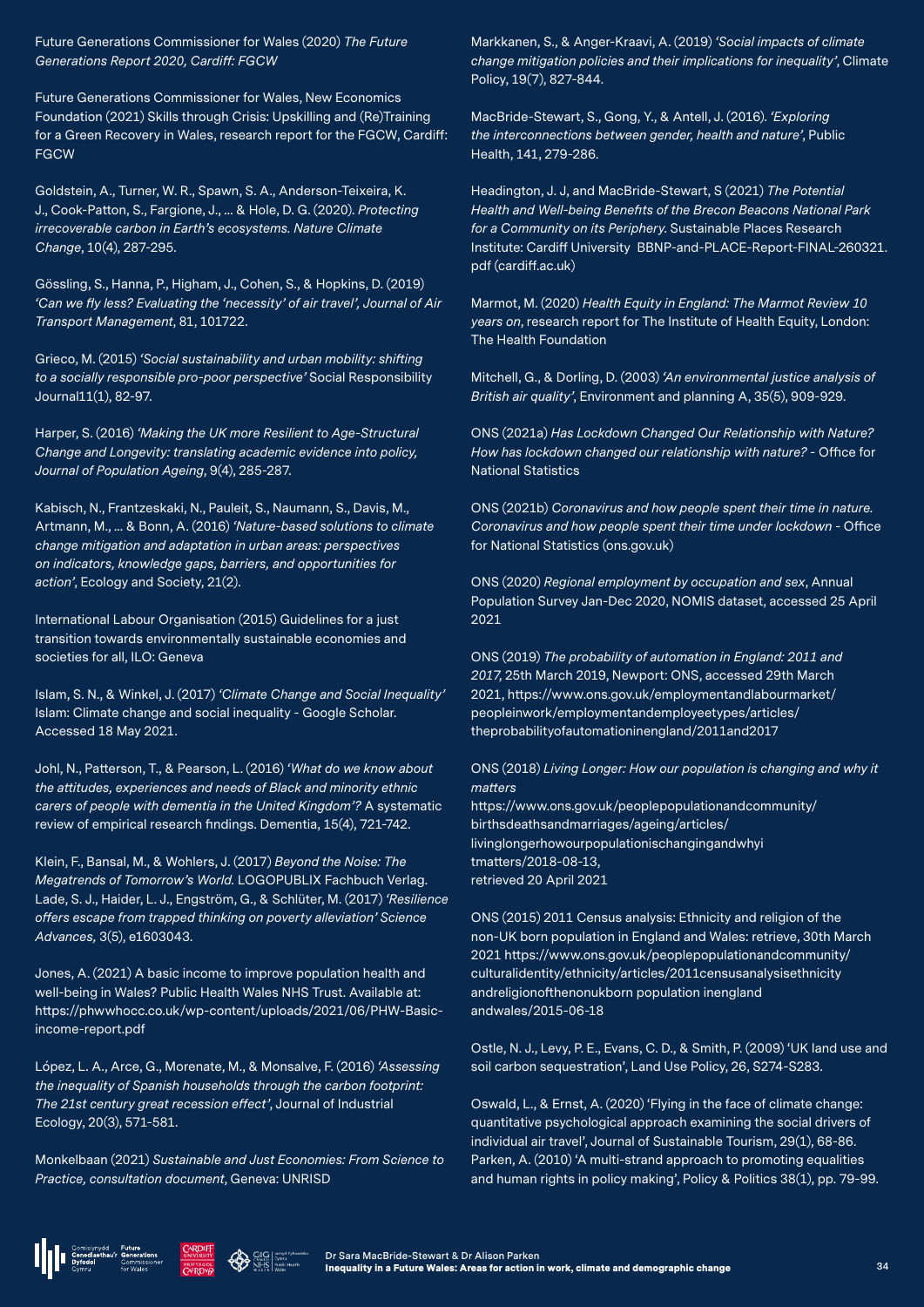Parken, A., and the Well-being and Equalities Working Group (2019) Improving Well-being and Equality Outcomes, research report for Phase 2 of the Welsh Government's Gender Equality Review

Parken, A. and Rees, T.L. (2011) 'Economic renewal and the gendered knowledge economy in Wales', Contemporary Wales 24(1), pp. 113- 134.

Parken, A., and Young H. (2008) Facilitating Cross-Strand Working,

Cardiff: Welsh Assembly Government pp. 14 http://new.wales.gov.uk/topics/equality/research/ facilitating/?lang=en

Poria, Y., Reichel, A., & Brandt, Y. (2010) 'The flight experiences of people with disabilities: an exploratory study', Journal of Travel Research, 49(2), 216-227.

Portes, J. and Reed, H. (2018) The Cumulative Impact of Tax and Welfare Reforms, research report from Aubergine Analysis and Landman Economics for the Equality and Human Rights Commission, Manchester: EHRC

Powell, W.W., and Snellman, K. (2004) 'The Knowledge Economy', Annual Review of Sociology, Vol. 30, pp. 199-220

Public Health England (2021) Disparities in the Risk and Outcomes of COVID-19. Disparities in the risk and outcomes of COVID-19 (publishing.service.gov.uk). Accessed 1 May 2021.

Roberts, S. (2008) 'Energy, equity and the future of the fuel poor', Energy Policy, 36(12), 4471-4474.

Rodriguez, J. (2020) Covid-19 and the Welsh Economy: Shut down sectors and keyworkers, Briefing Paper, Wales Fiscal Analysis Unit, Cardiff: Wales Governance Centre

https://www.cardiff.ac.uk/\_\_data/assets/pdf\_file/0017/2410343/ Covid-19-and-the-Welsh-economy-shutdown-sectors-and-keyworkers-briefing-paper.pdf

Ryan, J., Wretstrand, A., & Schmidt, S. M. (2019) 'Disparities in mobility among older people: Findings from a capability-based travel survey', Transport policy, 79, pp.177-192.

Scott. L. (2020) The Double X Economy: The Epic Potential of Women's Empowerment, London: Faber and Faber.

Setyowati, A. B. (2021) 'Mitigating inequality with emissions? Exploring energy justice and financing transitions to low carbon energy in Indonesia', Energy Research & Social Science, 71, 101817.

Shaw, C. (2016) 'The role of rights, risks and responsibilities in the climate justice debate', International Journal of Climate Change Strategies and Management.

Shaw, C., Hales, S., Howden-Chapman, P., & Edwards, R. (2014) 'Health co-benefits of climate change mitigation policies in the transport sector', Nature Climate Change, 4(6), 427-433.

Sion, C., and Ifan, G. (2021) Senedd Election Briefing, online- 27th April 2021, Cardiff: Wales Fiscal Analysis Unit; https://www. cardiff.ac.uk/\_\_data/assets/pdf\_file/0020/2516114/senedd\_ briefing\_27Apr21\_online.pdf

Sion. C. (2019) What do the latest population projections tell us about Wales? What do the latest population projections tell us about Wales? – Thinking Wales – Meddwl Cymru - Cardiff University retrieved 01 May 2020

Statistics Wales (2020) Apprenticeship learning programmes started by quarter, sector and programme type, accessed 7th April 2021, https://statswales.gov.wales/Catalogue/Education-and-Skills/Post-16-Education-and-Training/Further-Education-and-Work-Based-Learning/Learners/Work-Based-Learning/apprenticeshiplearningpro grammesstarted-by-quarter-sector-programmetype

Swilling, M., Masango, M., and Wakeford, J. (2016) 'Developmental States and Sustainability Transitions: Prospects of a Just Transition in South Africa', Journal of Environmental and Policy Planning, Vol. 18, No.5 pp.650-672

Tomaney, J., Pike, A., & Natarajan, L. (2019) 'Land Use Planning, Inequality and the Problem of 'Left-behind-places', accessed 18 May 2021 93-TOMANEY-et-al-Land-use-planning-inequality-and-theproblem-of-'left-behind-places'\_J-Tomaney.pdf (uk2070.org.uk)

UK Govt (2018) Population of England and Wales Population of England and Wales - GOV.UK Ethnicity facts and figures (ethnicityfacts-figures.service.gov.uk) Accessed 12 May 2021

Unison (2018) Bargaining over Automation, London: Unison

Wajcman, J. (2019) The digital revolution: Implications for gender equality and women's rights 25 years after Beijing, Background Paper for the Sixty-fourth session of the Commission for the Status of Women, with Erin Young and Anna FitzMaurice, LSE, UN Women: New York

Wales Centre for Public Policy (2021) Climate Change: Making the Transition Happen in Wales, Cardiff: Wales Centre for Public Policy

Wales Partnership Council (2021) The Future of Work: The impact of innovative technology on the workforce, Cardiff: Welsh Government

Wales Trades Union Congress (2020) A Green and Just Recovery, Cardiff<sup>.</sup> WTLIC

Wales Partnership Council (2021) The future of work: the impact of innovative technology on the workforce, report for Welsh Government 20th January 2021, Cardiff: Welsh Government

Watson I, MacKenzie F, Woodfine L and Azam S. (2019) Making a Difference. Housing and Health: A Case for Investment, Cardiff, Public Health Wales.

Webster, R., Shaw, C., Wiltshire, M., de Laigue, L., & Cowan, O. (2019) About Climate OutreachClimate-Outreach-Broadening-engagementwith-Just-Transition.pdf (talk.eco) accessed 14 May 2021.

Welsh Government (2021) Remote Working, Policy and Strategy information, 21st January 2021, retrieved 3rd July 2021, https://gov. wales/remote-working